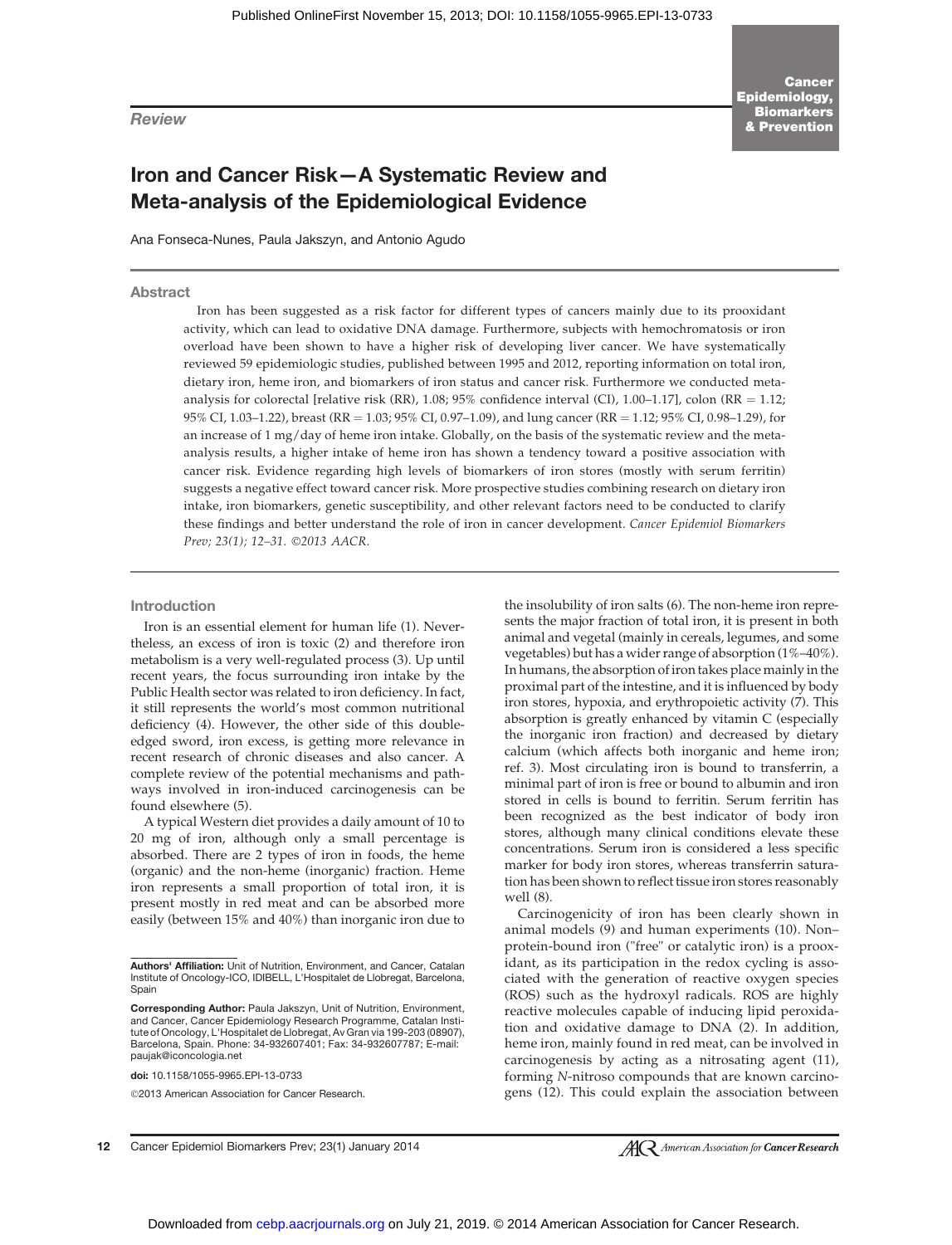red meat intake, the main source of heme iron, and certain types of cancer (13).

In some conditions, like in hereditary hemochromatosis, genetic mutations in the HFE gene leads to an accumulation of this mineral in the parenchymal cells of the liver and other tissues, causing iron overload (14). This condition is associated with an increased risk of hepatocellular carcinoma, predominantly in patients with cirrhosis (15). Moreover, in subjects with HFE mutation, there are also suggestions of increased risk for other types of cancer (16, 17).

Although evidence concerning meat intake and cancer risk is consistent, it is not conclusive for iron intake (13). The World Cancer Research Fund report included only evidence for colorectal cancer risk in relation to dietary and heme iron intake, all of them before 2006 (13). It was precisely around this moment when more cohort study articles on heme iron and other cancer types started to be published in the literature. Recently, 2 meta-analysis focused on iron intake were published on colorectal cancer (18, 19). However, epidemiologic evidence regarding other cancer types has not been systematized. To our knowledge, there is not a systematic review of all cancer types and iron in the literature. We propose in this systematic review a global overview of the available epidemiologic evidence on dietary iron and iron biomarkers, with different cancer types.

#### Materials and Methods

#### Search strategy

In this systematic review, we conducted a PubMed search to identify epidemiologic studies on the association of iron and the risk of developing cancer published between 1995 and 2012. Query terms used for the PubMed database search included the terms "iron," "heme," "biomarkers," "dietary," "cancer," and "risk." In addition, we complemented this search manually after exploring references of the retrieved articles from the PubMed search. When only abstracts were available from the PubMed database, we contacted the correspondent author to get the full article.

#### Inclusion and exclusion criteria

Included publications for this review were epidemiologic studies with a prospective or a case–control design. Furthermore, the exposures of interest were dietary iron, total iron, heme iron, iron biomarkers (more information can be found in exposure definition and classification), and the outcome of interest was cancer. All studies gathered for this review gave information on the effect estimates, as well as the corresponding 95% confidence intervals (CI).

We did not consider reviews of the literature and experimental studies (in vitro, animal, and human studies). We also excluded one article (20) that provided a combined effect estimate for different cancer types without referring to cancer-specific effects.

#### Data extraction

The following data were gathered from the included studies: general study information (first author, publication year, journal, and country); study design (prospective or case–control, follow-up period or recruitment period, cohort size, number of cases and number of controls); subject's description (age and gender); exposure information (type of dietary assessment method and iron biomarkers); study results [the most valid odds ratio or relative risks (RR), adjusted for relevant confounders, and 95% CI for the highest vs. the lowest categories of the exposure variable measured in each included article, and adjustments for confounding factors].

#### Publications versus studies

As some publications measured different exposure variables and others provided results for different types of cancer, we counted them as separate studies and presented their results independently. This will explain the disparity in the number of publications and number of results presented later in this review.

#### Exposure definition and classification

Iron from dietary sources. In this review, dietary iron refers to iron from foods only and total iron refers to iron from foods plus iron supplement intake. We included all studies that presented information on heme iron intake, from all food sources. Some studies estimated heme iron using their own database, which included only meat sources (this information was included in Tables 1 and 3; ref. 21). The methodology behind heme iron assessment will be commented on in more detail the discussion section later in this review.

Iron biomarkers. We retrieved available data on serum ferritin, serum transferrin, total iron-binding capacity, transferrin saturation, serum iron, and toenail iron. This range of biomarkers in combination allows for reliable assessment of iron status and, therefore, of the adequacy of iron intake (8). Iron is transported in the circulation bound to transferrin, which maintains iron in a redox-inert state and delivers it to tissues (22). Transferrin is the main plasma transport protein responsible for iron distribution and serves as a storage sink for sequestering iron extracellularly until iron is needed, then allowing it to reach target tissues (23). Circulating serum levels, although modest, show a strong positive correlation with tissue stores of ferritin (8). When iron is not immediately needed by the organism, it is stored in the cells as ferritin, and the relatively small quantities of ferritin in the plasma are proportional to the quantity stored intracellularly (8). Plasma/Serum ferritin is a sensitive indicator of iron stores (8), although its main limitation is that chronic infection or inflammation elevates the concentration 2 to 3 times higher than values representing iron stores (24). Total iron-binding capacity (TIBC) measures the ability of plasma proteins to bind iron and reflects the fraction of transferring-free places to bound iron (22). Transferrin saturation has been shown to reflect tissue iron stores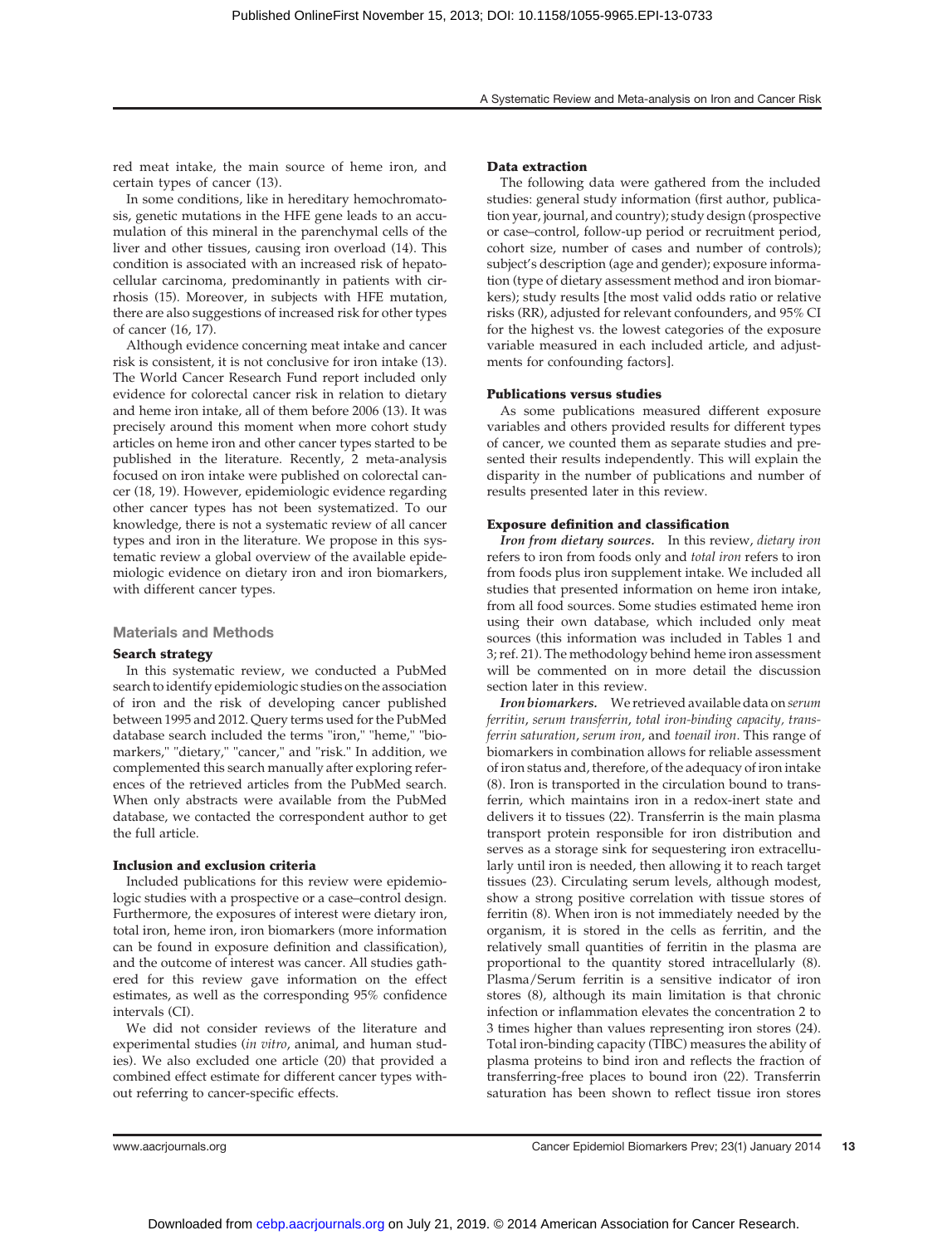| Table 1. Characteristics of the population                                                                                                      | in the cohort studies                                             |                                       |               |                                     |                                                                                                                   |                                                                                                   |                                         |
|-------------------------------------------------------------------------------------------------------------------------------------------------|-------------------------------------------------------------------|---------------------------------------|---------------|-------------------------------------|-------------------------------------------------------------------------------------------------------------------|---------------------------------------------------------------------------------------------------|-----------------------------------------|
| Author (ref), country, study                                                                                                                    | <b>Cohort/cases</b>                                               | Sex/age                               | Follow-up     | Assessment                          | Exposure<br>Variable                                                                                              | Value?                                                                                            |                                         |
| NIH-AARP Diet and Health Study<br>Cross and colleagues (35), <sup>a</sup> USA,                                                                  | 300,948/2,719<br>(cancer type)<br>(colorectal)                    | $450 - 71y$                           | 7.2           | 124 item FFQ <sup>b</sup>           | Dietary iron (mg/1,000 kcal)<br>Heme iron (µg/1,000 kcal)                                                         | 150.3°<br>$8.2^\circ$                                                                             |                                         |
| Zhang and colleagues (36), USA, NHS<br>and HPFUS                                                                                                | 115,061/2,114<br>(colorectal)                                     | $25-055$ y<br>and HPFUS<br>$40 - 75y$ | 22            | 61-130 item FFQ                     | Heme iron (mg/d)<br>Total iron (mg/d)                                                                             | $21.5^{\circ}$<br>$1.1^{\circ}$                                                                   | $1.2^{\circ}$                           |
| Balder and colleagues (37), Netherlands,<br>Netherlands Cohort Study                                                                            | 120,852/1,535<br>(colorectal)                                     | $43/55 - 69$ y                        | 9.3           | 150-item FFQ                        | Dietary iron (mg/d)<br>Heme iron (mg/d)                                                                           | $0.92^{\circ}$<br>11 <sup>c</sup>                                                                 | $1.08^\circ$<br>13 <sup>c</sup>         |
| Hara and colleagues (38), Japan, Japan<br>PH Center-based Prospective Study                                                                     | 85,097/1,284<br>(colorectal)                                      | $45 - 74$ y                           | 5             | 138-item FFQ <sup>b</sup>           | Heme iron (mg/d)                                                                                                  | $0.44^{d}$                                                                                        | 0.61 <sup>d</sup>                       |
| Lee DH and colleagues (39), USA, lowa<br>Women's Health Study                                                                                   | $438$ proximal $+303$<br>distal (colon)<br>34,708                 | $2/55 - 69$ y                         | $\frac{5}{1}$ | 127-item FFQ                        | proximal and distal<br>Heme iron (mg/d)                                                                           | $1.16 - 1.64$ <sup>e</sup>                                                                        |                                         |
| Kabat GC and colleagues (40), Canada                                                                                                            | (colorectal)<br>49,654/617                                        | $40 - 59y$                            | 16.4          | 86-item FFQ                         | Dietary iron (mg/d)<br>Heme iron (mg/d)                                                                           | $12.90 - 13.82$ <sup>e</sup><br>$1.99 - 2.40^{\circ}$                                             |                                         |
| Larsson and colleagues (41), Sweden,<br>Swedish Mammography Cohort                                                                              | 61,433/547 (colon)                                                | $40 - 75y$                            | 14.8          | FFQ                                 | Heme iron (mg/d)                                                                                                  | $1.04 - 1.52^e$                                                                                   |                                         |
| Ekblom and colleagues (42), Sweden,<br>Northern Sweden Health and<br>Disease Study                                                              | 6 (colorectal)<br><b>NA/22</b>                                    | $250.3 - 60.25$                       | $\frac{4}{2}$ | Blood sample<br>Dietary NA          | Plasma TIBC (umol/L)<br>Plasma ferritin (ug/L)<br>Plasma iron (umol/L)<br>Plasma transferrin<br>saturation (%)    | 60.8-180.3<br>$15.1 - 23.2$ <sup>f</sup><br>28.7-46.8<br>48.1-57.3                                |                                         |
| Alfa-tocopherol, Beta-carotene cáncer<br>Cross and colleagues (43), Finland,<br>prevention study                                                | 130 cases: 73 (colon)<br>$+57$ (rectal)<br>(colorectal)<br>29,133 | $\sqrt[3]{50}$ -69 y                  | 14.2          | <b>Blood</b> sample<br>276-item FFQ | Transferrin saturation (%)<br>Serum ferritin (ng/mL)<br>Serum iron (ug/dL)<br>Dietary iron (mg/d)<br>TIBC (µg/dL) | $141$ <sup>c</sup><br>326 <sup>c</sup><br>$124^{\circ}$<br>$38^\circ$<br>$19^{\circ}$             |                                         |
| University Women's Health Study cohort<br>Kato and colleagues (25), USA, New York                                                               | (colorectal)<br>15,785/105                                        | $434 - 65y$                           | 4.7           | Blood sample<br>FEQ                 | Transferrin saturation (%)<br>Serum ferritin (ng/mL)<br>Serum iron (ug/dL)<br>Total iron (mg/d)<br>TIBC (µg/dL)   | 325.2 <sup>d</sup><br>25.8 <sup>d</sup><br>88.4 <sup>d</sup><br>$13.7^{\circ}$<br>83 <sup>d</sup> |                                         |
| Examination Survey I and National Health<br>Wurzelmann and colleagues (44), USA,<br>National Health and Nutrition<br>Evaluation Follow-up study | (colorectal)<br>11,317/156                                        | $25/31 - 74$ y                        | $\frac{5}{1}$ | $FFQ + 24h - R$                     | Dietary iron (mg/d)<br>Serum iron (ug/dL)                                                                         | 96.7 <sup>d</sup><br>$9.6^d$                                                                      | 106.1 <sup>d</sup><br>13.5 <sup>d</sup> |
|                                                                                                                                                 |                                                                   | (Continued on the following page)     |               |                                     |                                                                                                                   |                                                                                                   |                                         |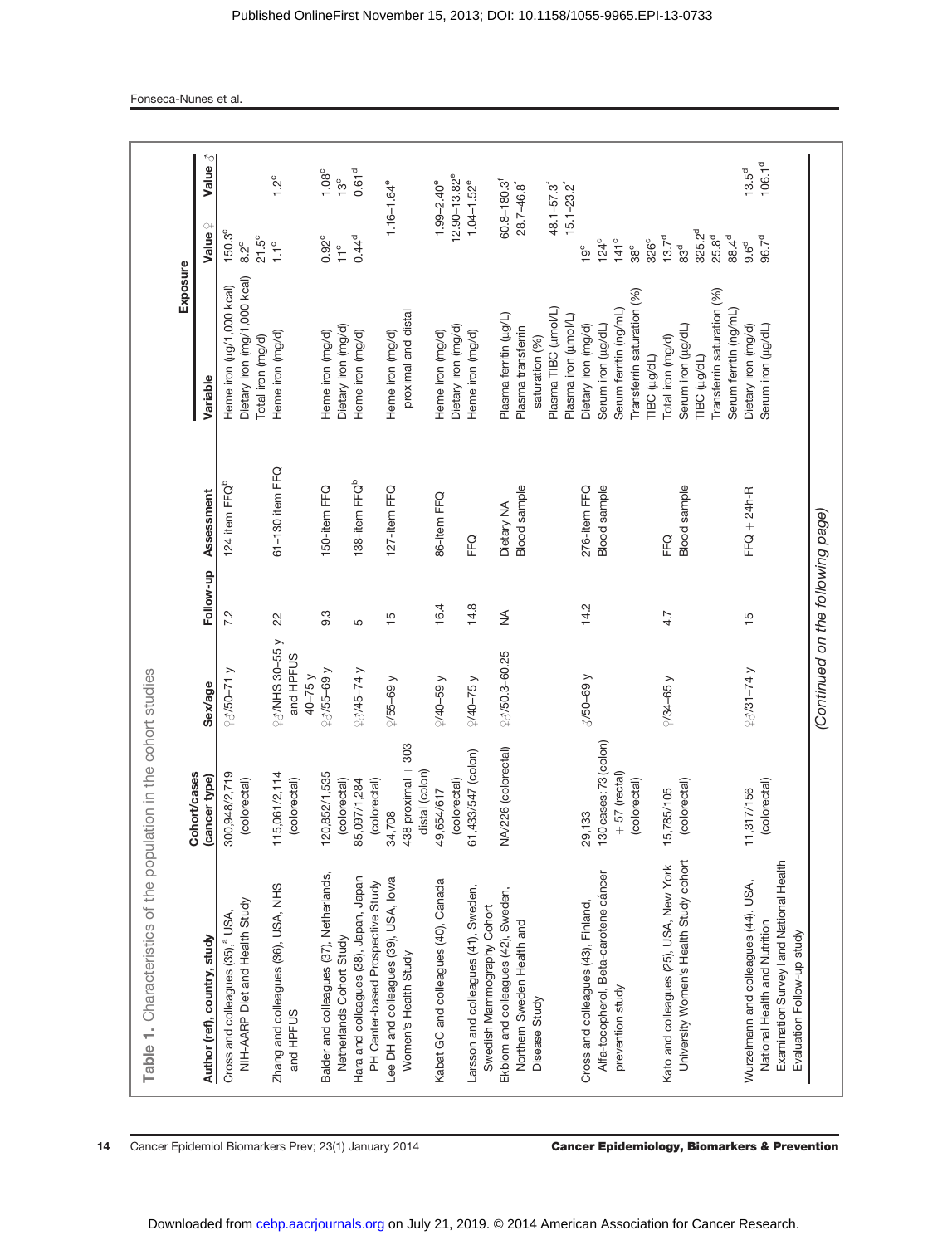| Table 1. Characteristics of the population in the cohort studies (Cont'd)                                      | Cohort/cases                                 |                                   |                      |                                                                    | Exposure                                                                                                                               |                                                                                                                   |                 |
|----------------------------------------------------------------------------------------------------------------|----------------------------------------------|-----------------------------------|----------------------|--------------------------------------------------------------------|----------------------------------------------------------------------------------------------------------------------------------------|-------------------------------------------------------------------------------------------------------------------|-----------------|
| Author (ref), country, study                                                                                   | (cancer type)                                | Sex/age                           | Follow-up            | Assessment                                                         | Variable                                                                                                                               | $\circlearrowright$<br><b>Value</b>                                                                               | Value 3         |
| European Prospective Study into Cancer<br>Jakzsyn and colleagues (59), Europe,<br>and Nutrition                | 481,419/444<br>(gastric)                     | $23/35 - 70y$                     | 8.7                  | 88-266 item FFQ                                                    | Heme iron (mg/d)                                                                                                                       | 1.029                                                                                                             |                 |
| Alfa-tocopherol, Beta-carotene cáncer<br>Cook and colleagues (60), Finland,<br>prevention study                | 29,133/341 (gastric)                         | $\sqrt[3]{50}$ -69 y              | 22                   | 276-item FFQ<br><b>Blood</b> sample                                | Transferrin saturation (%)<br>Serum ferritin (ng/mL)<br>Serum iron (ug/dL)<br>Dietary iron (mg/d)<br>Total iron (mg/d)<br>TIBC (µg/dL) | 156 <sup>d</sup><br>329 <sup>d</sup><br>117 <sup>d</sup><br>36 <sup>d</sup><br>22 <sup>d</sup><br>18 <sup>d</sup> |                 |
| Cross and colleagues (58) <sup>ª</sup> , USA, National<br>Institutes of Health - AARP Diet and<br>Health study | (esophageal)<br>303,156/505<br>532 (gastric) | $23/50 - 71$ y                    | $\frac{1}{\sqrt{2}}$ | 124-item FFQ <sup>b</sup>                                          | Heme iron (µg/1,000 kcal)                                                                                                              | 154.2 <sup>c</sup>                                                                                                |                 |
| Steffen and colleagues (68), Europe,<br>European Prospective Study into<br>Cancer and Nutrition                | esophageal) <sup>9</sup><br>348,738/151      | $23/35 - 70$ y                    | 11.8                 | FFQ <sup>b</sup>                                                   | Heme iron (µg/1,000 kcal)                                                                                                              | 245 <sup>c</sup>                                                                                                  |                 |
| NIH-AARP Diet and Health Study<br>Kabat and colleagues (50) <sup>ª</sup> , USA,                                | 116,674/3,396<br>(breast)                    | $450 - 71y$                       | 6.5                  | 124-item $FQ^b + FQ$<br>with meat-cooking<br>module                | Dietary iron (mg/d)<br>Heme iron (mg/d)                                                                                                | 124.6°<br>$8.2^{\circ}$                                                                                           |                 |
| Kabat GC and colleagues (51), Canada,<br>Canadian National Breast Screening<br>Study                           | 545<br>(breast)<br>49,654/2                  | $40 - 59y$                        | 16.4                 | 86-item FFQ                                                        | Dietary iron (mg/d)<br>Heme iron (mg/d)                                                                                                | $12.90 - 13.82^e$<br>$1.99 - 2.40^{\circ}$                                                                        |                 |
| Ferrucci and colleagues (52) <sup>ª</sup> , USA,<br>PLCO Cancer Screening Trial                                | 52, 158/1, 205<br>(breast)                   | $2/55 - 74y$                      | 5.5                  | 124-item FFQ                                                       | Dietary iron (mg/1,000 kcal)<br>Heme iron from meat<br>(mg/1,000 kcal)                                                                 | $0.14^{\circ}$<br>$8.3^\circ$                                                                                     |                 |
| Tasevska and colleagues (69) <sup>ª</sup> , USA,<br>NIH-AARP Diet and Health Study                             | 46,7976/6,361 (lung)                         | $250 - 71y$                       | $\infty$             | 124-item $FQ^b + FQ$<br>with meat-cooking<br>module                | Heme iron (µg/1,000 kcal)                                                                                                              | $125.2^{\circ}$                                                                                                   | $171.1^{\circ}$ |
| Tasevska and colleagues (70) <sup>ª</sup> , USA,<br>PLCO Cancer Screening Trial                                | 99,579/782 (lung)                            | $23/55 - 74$ y                    | ${}^{\circ}$         | cooking module<br>$124$ -item FFQ <sup>b</sup> +<br>$DHQc + meat-$ | Heme iron (µg/1,000 kcal)                                                                                                              | 136 <sup>c</sup>                                                                                                  | $191^c$         |
| Lee DH and colleagues (71), USA, lowa<br>Women's Health Study                                                  | 34,708/700 (lung)                            | $455-69y$                         | $\frac{6}{1}$        | 127-item FFQ                                                       | Heme iron (mg/d)                                                                                                                       | $1.65^c$                                                                                                          |                 |
| Genkinger and colleagues (81), Sweden,<br>Swedish Mammography Cohort                                           | (endometrial)<br>60,895/720                  | $640 - 76$                        | $\overline{c}$       | $67$ -item FFQ $+$ 96-item<br>$\mathsf{FFQ}^\mathsf{b}$            | Dietary iron (mg/d)<br>Heme iron (mg/d)                                                                                                | 13.62°<br>$1.13^{\circ}$                                                                                          |                 |
|                                                                                                                |                                              | (Continued on the following page) |                      |                                                                    |                                                                                                                                        |                                                                                                                   |                 |

www.aacrjournals.org extending the Cancer Epidemiol Biomarkers Prev; 23(1) January 2014 15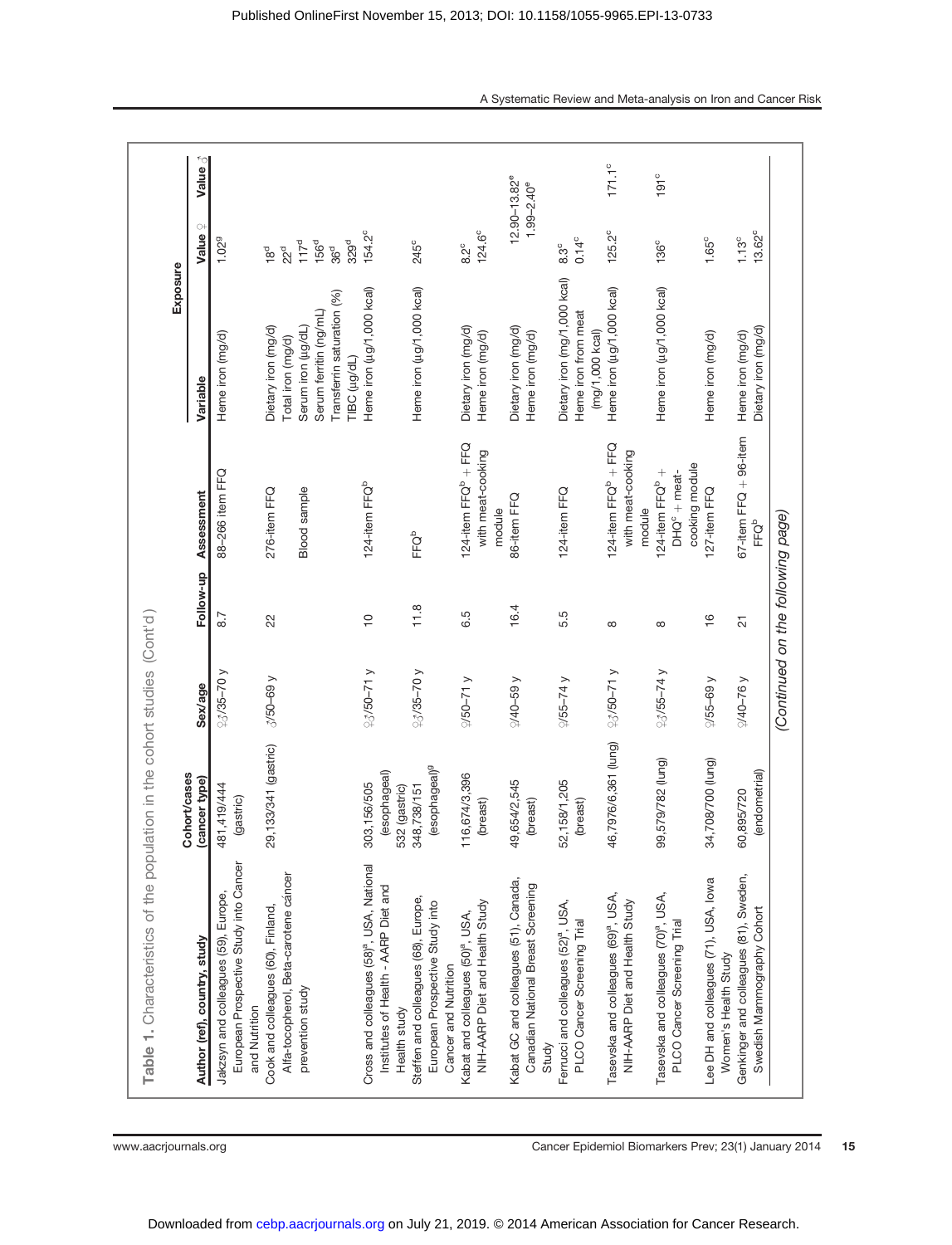| $14.3^{\circ}$<br>$1.4^{\circ}$<br>$12.90 - 13.82^e$<br>$1.99 - 2.40^{\circ}$<br>Value?<br>$11.9^\circ$<br>$1.02^{\circ}$<br>$1.45^{\circ}$<br>$0.9^{\circ}$<br>Exposure<br>Dietary iron (mg/d)<br>Dietary iron (mg/d)<br>Heme iron (mg/d)<br>Heme iron (mg/d)<br>Heme iron (mg/d)<br>Heme iron (mg/d)<br>Variable<br>Assessment<br>86-item FFQ<br>FFQ <sup>b</sup><br>FFQ<br>FFQ<br>Follow-up<br>16.4<br>11.3<br>8.7<br>$\overline{1}$<br>$23/25 - 70y$<br>$23/35 - 70y$<br>$3/35 - 70y$<br>$69 - 01/3$<br>Sex/age<br><sup>a</sup> Heme iron estimation according to NCI database (only meat food sources).<br>(endometrial)<br>Cohort/cases<br>139,005/4,606<br>481,419/1,001<br>(pancreatic)<br>(cancer type)<br>477,202/865<br>(prostate)<br>34,148/426<br>(bladder)<br>PFFQ validated with 14-, 28-, or 1-week dietary records.<br>European Prospective Study into Cancer<br>Europe, European Prospective Study into<br>European Prospective Study into Cancer<br>Canadian National Breast Screening<br>Jakzsyn and colleagues (85), Europe,<br>Jakzsyn and colleagues (83), Europe,<br>Molina-Montes and colleagues (84),<br>Kabat and colleagues (82), Canada,<br><sup>9</sup> Only squamous cell carcinoma.<br>Abbreviation: NA, not available.<br>Author (ref), country, study<br>Cancer and Nutrition<br><sup>e</sup> Percentile 40 and 60.<br>f25th-75th percentile.<br>and Nutrition<br>and Nutrition<br><sup>c</sup> Median.<br>Study<br><sup>d</sup> Mean. | Table 1. Characteristics of the population in the cohort studies (Cont'd) |  |  |  |  |
|--------------------------------------------------------------------------------------------------------------------------------------------------------------------------------------------------------------------------------------------------------------------------------------------------------------------------------------------------------------------------------------------------------------------------------------------------------------------------------------------------------------------------------------------------------------------------------------------------------------------------------------------------------------------------------------------------------------------------------------------------------------------------------------------------------------------------------------------------------------------------------------------------------------------------------------------------------------------------------------------------------------------------------------------------------------------------------------------------------------------------------------------------------------------------------------------------------------------------------------------------------------------------------------------------------------------------------------------------------------------------------------------------------------------------------------------------------------------------|---------------------------------------------------------------------------|--|--|--|--|
|                                                                                                                                                                                                                                                                                                                                                                                                                                                                                                                                                                                                                                                                                                                                                                                                                                                                                                                                                                                                                                                                                                                                                                                                                                                                                                                                                                                                                                                                          |                                                                           |  |  |  |  |
|                                                                                                                                                                                                                                                                                                                                                                                                                                                                                                                                                                                                                                                                                                                                                                                                                                                                                                                                                                                                                                                                                                                                                                                                                                                                                                                                                                                                                                                                          |                                                                           |  |  |  |  |
|                                                                                                                                                                                                                                                                                                                                                                                                                                                                                                                                                                                                                                                                                                                                                                                                                                                                                                                                                                                                                                                                                                                                                                                                                                                                                                                                                                                                                                                                          |                                                                           |  |  |  |  |
|                                                                                                                                                                                                                                                                                                                                                                                                                                                                                                                                                                                                                                                                                                                                                                                                                                                                                                                                                                                                                                                                                                                                                                                                                                                                                                                                                                                                                                                                          |                                                                           |  |  |  |  |
|                                                                                                                                                                                                                                                                                                                                                                                                                                                                                                                                                                                                                                                                                                                                                                                                                                                                                                                                                                                                                                                                                                                                                                                                                                                                                                                                                                                                                                                                          |                                                                           |  |  |  |  |
|                                                                                                                                                                                                                                                                                                                                                                                                                                                                                                                                                                                                                                                                                                                                                                                                                                                                                                                                                                                                                                                                                                                                                                                                                                                                                                                                                                                                                                                                          |                                                                           |  |  |  |  |
|                                                                                                                                                                                                                                                                                                                                                                                                                                                                                                                                                                                                                                                                                                                                                                                                                                                                                                                                                                                                                                                                                                                                                                                                                                                                                                                                                                                                                                                                          |                                                                           |  |  |  |  |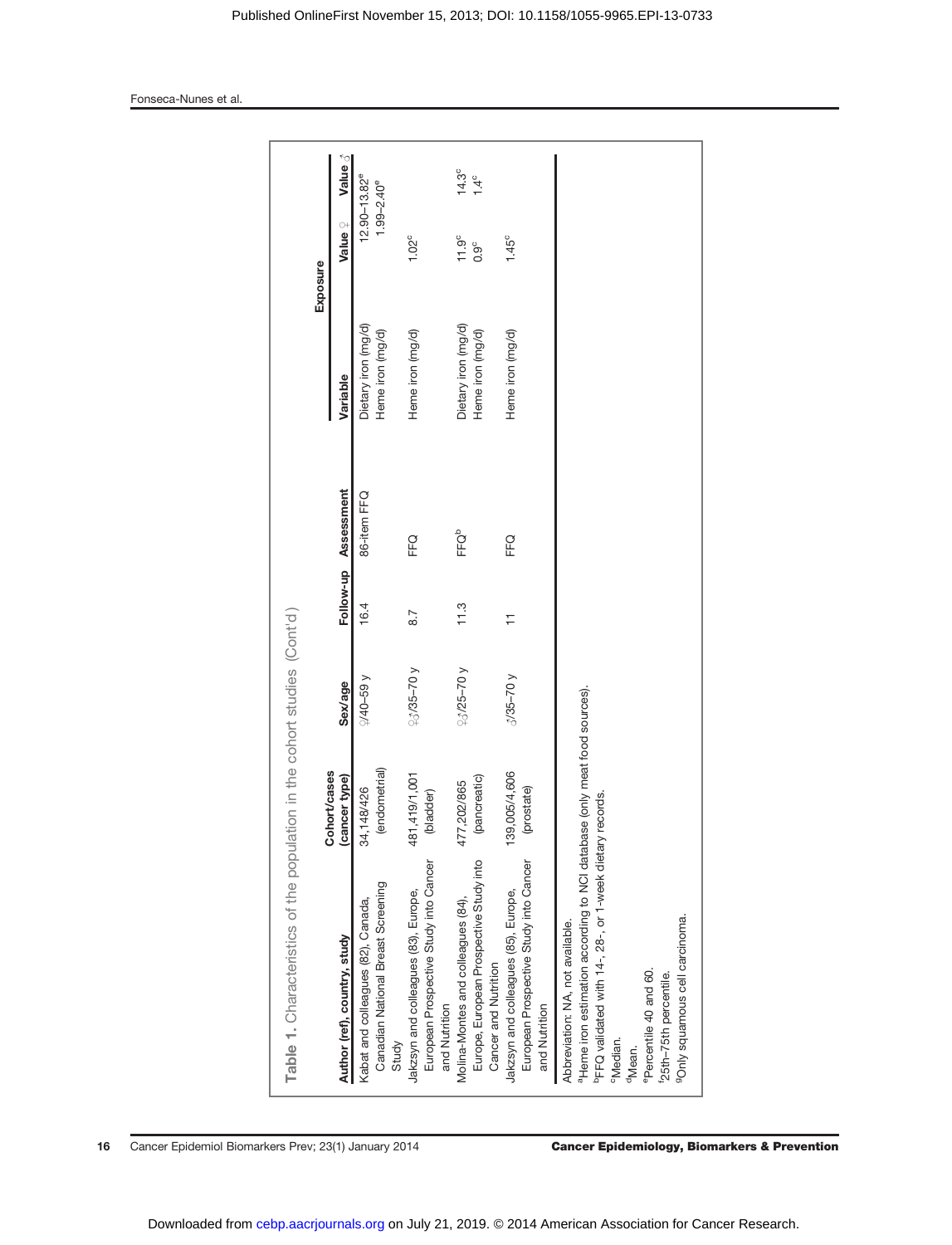| Table 2. Characteristics of the population in the case-control studies            |                                                          |                                                                                    |                                                         |                                                 |                                                                               |                                                          |
|-----------------------------------------------------------------------------------|----------------------------------------------------------|------------------------------------------------------------------------------------|---------------------------------------------------------|-------------------------------------------------|-------------------------------------------------------------------------------|----------------------------------------------------------|
| Author (ref), study, and/or                                                       |                                                          | Cases/controls                                                                     | information<br>Control                                  |                                                 | Exposure                                                                      |                                                          |
| country                                                                           | Study base and period                                    | (cancer type)                                                                      | Sex/age                                                 | Assessment                                      | Variable                                                                      | Value                                                    |
| Kallianpur AR and colleagues (53);<br>Shanghai Endometrial Cancer<br>Study; China | Population (1996-1998<br>and 2002-2005)                  | 3,452/3,474 (breast)                                                               | $2/25 - 70$                                             | 76-item FFQ                                     | Dietary iron (NA)                                                             | $\lessgtr$                                               |
| Adzersen and colleagues (54);<br>Heidelberg, Germany                              | Hospital (1998-2000)                                     | 310/353 (breast)                                                                   | $2/25 - 75$                                             | 161-item FFQ                                    | Dietary iron (mg/d)                                                           | $11.2^a$                                                 |
| Levi and colleagues (55); Swiss<br>Canton of Vaud, Switzerland                    | Hospital (1993-1999)                                     | 289/442 (breast)                                                                   | $223 - 74$                                              | 79-item FFQ                                     | Dietary iron (mg/d)                                                           | $12.3^{\rm a}$                                           |
| Southampton and Portsmouth,<br>Cade and colleagues (56);<br>England               | Hospital (1990-1992)                                     | 220/825 (breast)                                                                   | $2/50 - 65$                                             | 25-item FFQ $+$<br>141 FFQ <sup>b</sup>         | Dietary iron (mg)                                                             | $12.7^a$                                                 |
| Pelucchi and colleagues (61);<br>Milan, Italy                                     | Hospital (1997-2007)                                     | 230/547 (gastric)                                                                  | $25/22 - 80$                                            | 78-item FFQ                                     | Dietary iron (NA)                                                             | ≸                                                        |
| Corneé and colleagues (62);<br>Marseille, France                                  | Hospital (1985-1988)                                     | 92/128 (gastric)                                                                   | AM/22                                                   | questionnaire<br>Dietary history                | Dietary iron (mg/d)                                                           | 12 <sup>a</sup>                                          |
| Ward and colleagues (63);<br>Nebraska, USA                                        | controls: 1992-1994)<br>Population (cases:<br>1988-1993; | 124 (esophageal) <sup>c</sup> and 154<br>(gastric)/449 (esophageal<br>and gastric) | 23/21                                                   | Health Habits and<br>Questionnaire 1<br>History | Dietary iron (ug/d)<br>Heme iron (mg/d)                                       | $1,038^{a}$<br>$13.4^a$                                  |
| O'Doherty and colleagues (26);<br>FINBAR study, Ireland                           | Population (2002-2005)                                   | 224/256 (esophageal) <sup>c</sup>                                                  | controls 35-84<br><sup>2</sup> 3/cases were<br>$85$ and | FFQ                                             | Energy adjusted dietary<br>Energy-adjusted heme<br>iron (mg/d)                | 14.0 <sup>d</sup><br>12 <sup>d</sup>                     |
|                                                                                   |                                                          |                                                                                    |                                                         | <b>Blood</b> sample                             | Serum iron (ug/dL)<br>Toenail iron (ppm)<br>Ferritin (ng/mL)<br>iron (mg/d)   | 125.97 <sup>d</sup><br>93.48 <sup>d</sup><br>$10.36^{d}$ |
| Levi and colleagues (45); Swiss<br>Canton of Vaud, Switzerland                    | Hospital (1992-1997)                                     | 223/491 (colorectal)                                                               | $2/27 - 74$                                             | FFQ                                             | Dietary iron (mg/d)                                                           | $13.4^a$                                                 |
| Newfoundland, Labrador and<br>Sun and colleagues (46);<br>Ontario; Canada         | Population (1997-2006)                                   | 1,760/2,481 (colorectal)                                                           | $26/20 - 74$                                            | 170-item FFQ                                    | Total iron (mg/d)                                                             | 24.5 <sup>d</sup>                                        |
| Zhou and colleagues (72);<br>Massachusetts General<br>Hospital, USA               | Hospital (1992-2000)                                     | 923/1,125 (lung)                                                                   | 25/218                                                  | 126-item FFQ                                    | Energy-adjusted dietary<br>Energy-adjusted heme<br>iron (mg/d)<br>iron (mg/d) | $1.3^a$<br>1.0 <sup>a</sup>                              |
|                                                                                   |                                                          | (Continued on the following page)                                                  |                                                         |                                                 |                                                                               |                                                          |

www.aacrjournals.org extending the Cancer Epidemiol Biomarkers Prev; 23(1) January 2014 17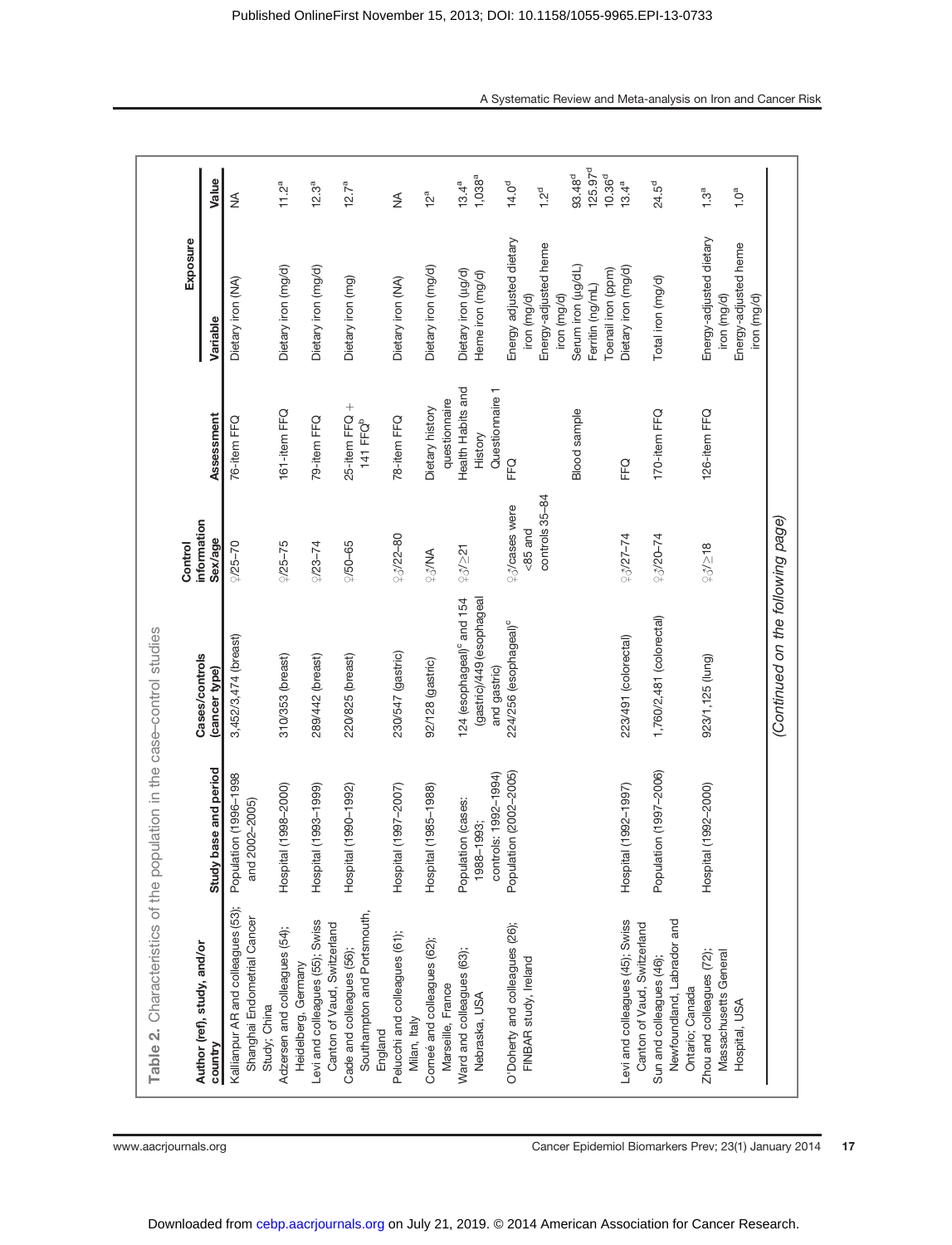| Table 2. Characteristics of the population      |                       | in the case-control studies (Cont'd) |                        |                     |                                                    |                                      |
|-------------------------------------------------|-----------------------|--------------------------------------|------------------------|---------------------|----------------------------------------------------|--------------------------------------|
| Author (ref), study, and/or                     |                       | Cases/controls                       | information<br>Control |                     | Exposure                                           |                                      |
| country                                         | Study base and period | (cancer type)                        | Sex/age                | Assessment          | Variable                                           | Value                                |
| Richie Jr and colleagues (86);<br>New York, USA | Hospital (NA)         | 65/85 (oral)                         | AM/22                  | <b>Blood</b> sample | Serum iron (µg/dL) women<br>Serum iron (ug/dL) men | 110 <sup>d</sup><br>102 <sup>d</sup> |
|                                                 |                       |                                      |                        |                     | Transferrin saturation (%)                         | 22.7 <sup>d</sup>                    |
|                                                 |                       |                                      |                        |                     | Transferrin saturation (%)<br>men                  | 22.8 <sup>d</sup>                    |
|                                                 |                       |                                      |                        |                     | women                                              |                                      |
|                                                 |                       |                                      |                        |                     | TIBC (ug/dL) men                                   | 399 <sup>d</sup>                     |
|                                                 |                       |                                      |                        |                     | TIBC (µg/dL) women                                 | 376 <sup>d</sup>                     |
|                                                 |                       |                                      |                        |                     | Ferritin (ng/mL) men                               | 188 <sup>d</sup>                     |
|                                                 |                       |                                      |                        |                     | Ferritin (ng/mL) women                             | 131 <sup>d</sup>                     |
| Abbreviation: NA, information not available.    |                       |                                      |                        |                     |                                                    |                                      |
| <sup>a</sup> Median.                            |                       |                                      |                        |                     |                                                    |                                      |
| <sup>b</sup> The latter was filled at home.     |                       |                                      |                        |                     |                                                    |                                      |
| <sup>c</sup> Only adenocarcinoma.               |                       |                                      |                        |                     |                                                    |                                      |
| <sup>d</sup> Mean.                              |                       |                                      |                        |                     |                                                    |                                      |
|                                                 |                       |                                      |                        |                     |                                                    |                                      |
|                                                 |                       |                                      |                        |                     |                                                    |                                      |

Downloaded from [cebp.aacrjournals.org o](http://cebp.aacrjournals.org/)n July 21, 2019. © 2014 American Association for Cancer Research.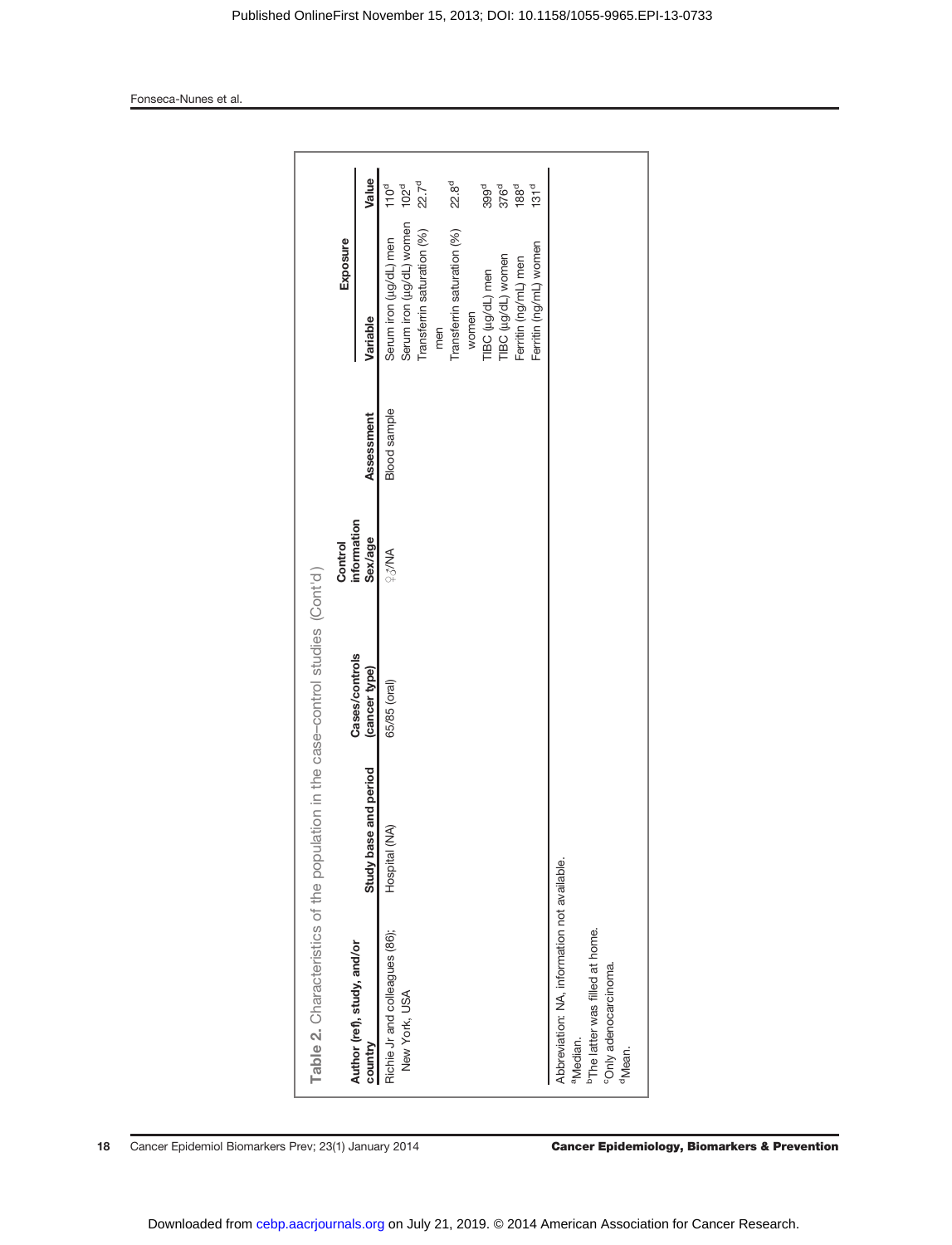| Table 3. RRs for cancer risk within the highest versus lowest categories of iron (diet and biomarkers) |         |                                          |                         |                   | Exposure categories               |                |                                |                 |
|--------------------------------------------------------------------------------------------------------|---------|------------------------------------------|-------------------------|-------------------|-----------------------------------|----------------|--------------------------------|-----------------|
| Author, year, country (ref), study, and/or<br>country                                                  | n cases | Measured variable                        | Lowest                  | Highest           | Comparison                        | Units          | <b>Adjusted RR</b><br>(95% CI) | $P_{\rm trend}$ |
| A: Prospective<br>Colorectal                                                                           |         |                                          |                         |                   |                                   |                |                                |                 |
| Cross and colleagues (35); <sup>a</sup> NIH-AARP Diet                                                  | 2,719   | Heme iron                                | 48.1                    | 335.8             | $\overline{\circ}$<br>Q5 vs.      | mg/1,000 kcal  | $1.13(0.99 - 1.29)$            | 0.022           |
| and Health Study; USA                                                                                  |         | Dietary iron                             | 5.9                     | 11.4              | Q5 vs. Q1                         | mg/1,000 kcal  | 0.75 (0.65-0.87)               | 0.001           |
|                                                                                                        |         | Total iron                               | 10.8                    | 36.1              | $\overline{G}$<br>Q5 vs.          | mg/d           | 0.75 (0.66-0.86)               | 0.001           |
| Zhang and colleagues (36); Nurses' Health                                                              | 2,114   | Heme iron (2)                            | 0.78                    | >1.30             | $\rm \bar{\sigma}$<br>Q5 vs.      | mg/d           | $1.10(0.93 - 1.30)$            | 0.51            |
| Study and Health Professionals Follow-up                                                               |         | Heme iron $\langle \mathcal{J} \rangle$  | $-0.90$                 | >1.60             | $\overline{\circ}$<br>Q5 vs.      | mg/d           | Combined sex                   |                 |
| Study; USA                                                                                             |         | Total iron (2)                           | < 10.9                  | >22.7             | $\overline{\circ}$<br>Q5 vs.      | mg/d           | $1.09(0.93 - 1.30)$            | 0.37            |
|                                                                                                        |         | Total iron $\langle \mathcal{J} \rangle$ | 12.6                    | >24.6             | $\overline{\sigma}$<br>Q5 vs.     | mg/d           | Combined sex                   |                 |
| Balder and colleagues (37); Netherlands                                                                | 1,535   | Heme iron (3)                            | 0.60 <sup>b</sup>       | 1.85 <sup>b</sup> | $\bar{\sigma}$<br>Q5 vs.          | mg/d           | $1.16(0.87 - 1.55)$            | 0.27            |
| Cohort Study; Netherlands                                                                              |         | Heme iron (2)                            | $0.47^{b}$              | 1.54 <sup>b</sup> | $\overline{\mathrm{o}}$<br>Q5 vs. | mg/d           | $1.22(0.89 - 1.68)$            | 0.22            |
|                                                                                                        |         | Total iron $\langle \mathcal{J} \rangle$ | $8.5^{b}$               | 15 <sup>b</sup>   | $\overline{\circ}$<br>Q5 vs.      | mg/d           | $1.34(0.93 - 1.93)$            | 0.12            |
|                                                                                                        |         | Total iron (2)                           | $9.5^{b}$               | 17 <sup>b</sup>   | $\overline{c}$<br>Q5 vs.          | mg/d           | $1.08(0.72 - 1.62)$            | 0.90            |
| Hara and colleagues (38); Japan Public                                                                 | 1,284   | Heme iron $\langle \delta \rangle$       | $0.24^{b}$              | $0.77^{b}$        | $\overline{\circ}$<br>Q4 vs.      | mg/d           | $1.06(0.79 - 1.42)$            | 0.6             |
| Health Center-based Prospective Study;<br>Japan                                                        |         | Heme iron (2)                            | 0.23 <sup>b</sup>       | $0.67^{b}$        | $\overline{\sigma}$<br>Q4 vs.     | mg/d           | $0.88(0.61 - 1.29)$            | 0.4             |
| Lee DH and colleagues (39); <sup>c</sup> lowa Women's                                                  | 741     | Heme iron (proximal colon)               | $\leq 0.76$             | >2.05             | ō<br>Q5 vs.                       | mg/d           | 2.18 (1.24-3.86)               | 0.01            |
| Health Study; USA                                                                                      |         | Heme iron (distal colon)                 | $\leq 0.76$             | >2.05             | $\overline{\circ}$<br>Q5 vs.      | mg/d           | $0.90(0.45 - 1.81)$            | 0.77            |
| Kabat GC and colleagues (40); Canada                                                                   | 617     | Heme iron                                | 1.58                    | >2.95             | $\overline{\circ}$<br>Q5 vs.      | mg/d           | $1.06(0.80 - 1.42)$            | 0.99            |
|                                                                                                        |         | Dietary iron                             | 1.90                    | $\geq 14.99$      | $\overline{\circ}$<br>Q5 vs.      | mg/d           | $1.07(0.80 - 1.43)$            | 0.94            |
| Larsson and colleagues (41); <sup>c</sup> Swedish                                                      | 547     | Heme iron                                | 50.67                   | >2.06             | $\overline{\texttt{o}}$<br>Q5 vs. | mg/d           | $(0.98 - 1.75)$<br>1.31        | 0.03            |
| Mammography Cohort; Sweden                                                                             |         | Heme iron (>20 g/w alcohol)              | 50.67                   | $\geq 2.06$       | $\overline{c}$<br>Q5 vs.          | mg/d           | $2.29(1.25 - 4.21)$            | 0.007           |
| Ekblom and colleagues (42); Northern                                                                   | 225     | Plasma ferritin (full group)             | $\lessgtr$              | $\lessgtr$        | $\overline{\circ}$<br>Q5 vs.      | T/Bri          | 0.48 (0.27-0.88)               | 0.015           |
| Sweden Health and Disease Study                                                                        |         | Serum TIBC (full group)                  | $\stackrel{\leq}{\geq}$ | $\lessgtr$        | $\overline{G}$<br>Q5 vs.          | $\aleph$       | $2.24(1.22 - 4.15)$            | 0.005           |
|                                                                                                        |         | Plasma iron (age $<$ 59 y)               | $\lessgtr$              | $\lessgtr$        | $\overline{c}$<br>Q5 vs.          | umol/L         | $1.25(0.57 - 2.72)$            | 0.35            |
|                                                                                                        |         | Plasma iron (age $\geq$ 59 y)            | $\frac{1}{2}$           | $\lessgtr$        | $\overline{c}$<br>Q5 vs.          | <b>Limol/L</b> | $0.85(0.45 - 1.62)$            | 0.91            |
|                                                                                                        |         | Transferrin saturation (age $<$ 59 y)    | $\lessgtr$              | $\lessgtr$        | $\overline{\circ}$<br>Q5 vs.      | $\%$           | $1.02(0.45 - 2.31)$            | 0.99            |
|                                                                                                        |         | Transferrin saturation (age $\geq$ 59 y) | $\lessgtr$              | $\leq$            | $\overline{\circ}$<br>Q5 vs.      | $\aleph$       | 0.46 (0.22-0.93)               | 0.18            |
| Cross and colleagues (43); ATBC:                                                                       | 130     | Dietary iron                             | $\leq 14.4$             | >22               | $\overline{\circ}$<br>Q4 vs.      | mg/d           | $0.4(0.1 - 1.1)$               | 0.06            |
| a-tocopherol, B-carotene cancer                                                                        |         | Serum ferritin                           | $\leq 88$               | $>22$ 1           | $\overline{G}$<br>Q4 vs.          | ng/mL          | $0.4(0.2 - 0.9)$               | 0.09            |
| prevention study cohort, Finland                                                                       |         | Serum iron                               | $\leq 97$               | $>153$            | $\overline{\circ}$<br>Q4 vs.      | ug/dL          | $0.7(0.3 - 1.5)$               | 0.41            |
|                                                                                                        |         | Serum transferrin saturation             | ${}_{529.7}$            | >47.3             | $\overline{\circ}$<br>Q4 vs.      | $\aleph$       | $0.6(0.3 - 1.3)$               | 0.24            |
|                                                                                                        |         | Serum TIBC                               | $\leqslant 300$         | >351              | $\overline{\circ}$<br>Q4 vs.      | Ho/6rl         | $1.4(0.7 - 3.2)$               | 0.28            |
|                                                                                                        |         | (Continued on the following page)        |                         |                   |                                   |                |                                |                 |
|                                                                                                        |         |                                          |                         |                   |                                   |                |                                |                 |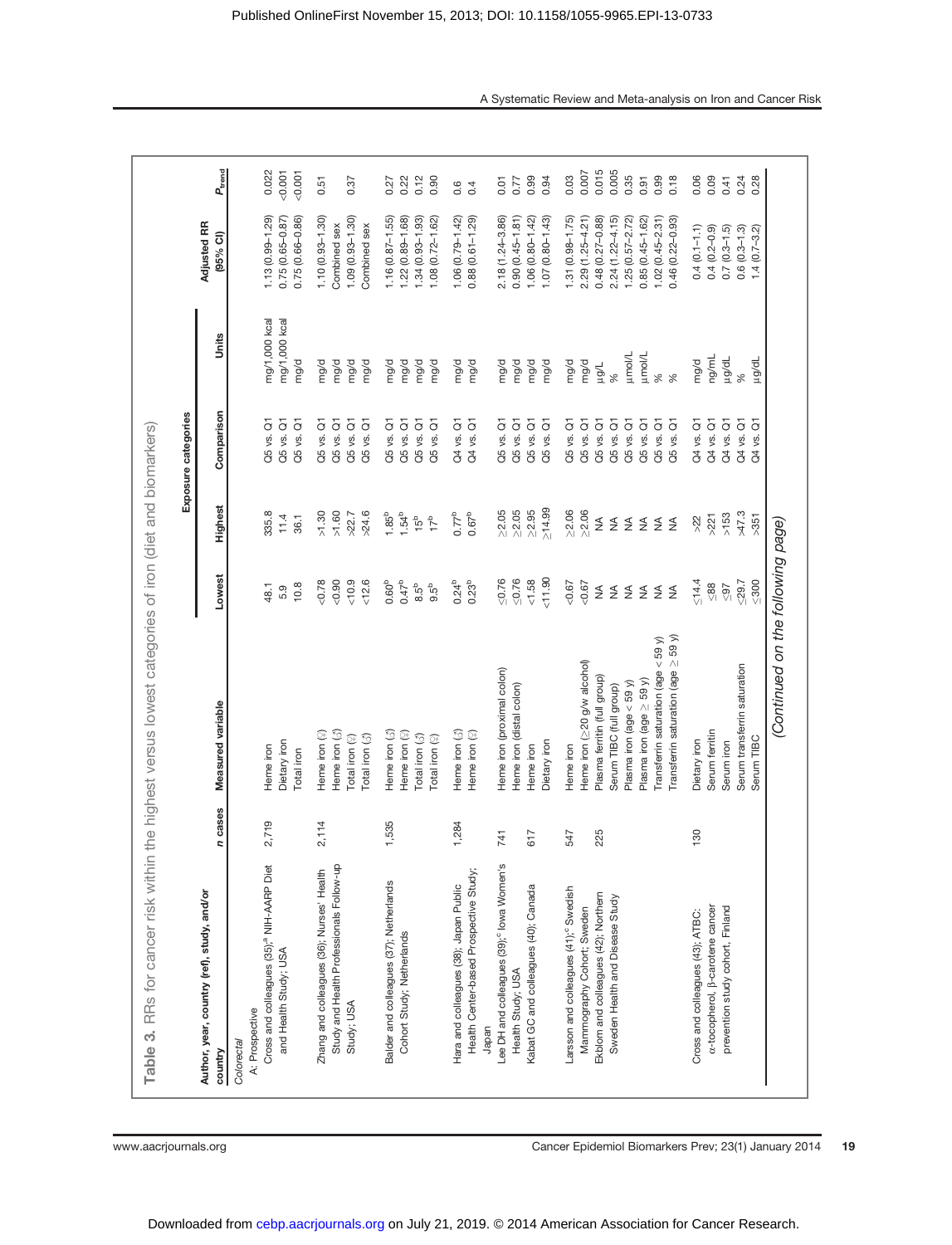|                                                                                                                                                                                                                           |                |                                                                                          |                                                                |                                          | Exposure categories                                                                    |                                                            |                                                                                                     |                                       |
|---------------------------------------------------------------------------------------------------------------------------------------------------------------------------------------------------------------------------|----------------|------------------------------------------------------------------------------------------|----------------------------------------------------------------|------------------------------------------|----------------------------------------------------------------------------------------|------------------------------------------------------------|-----------------------------------------------------------------------------------------------------|---------------------------------------|
| Author, year, country (ref), study, and/or<br>country                                                                                                                                                                     | n cases        | Measured variable                                                                        | Lowest                                                         | Highest                                  | Comparison                                                                             | Units                                                      | <b>Adjusted RR</b><br>(95% CI)                                                                      | $P_{\mathrm{tend}}$                   |
| University Women's Health Study cohort;<br>Kato and colleagues (25); New York<br>USA                                                                                                                                      | 105            | Serum transferrin saturation<br>Serum ferritin<br>Serum TIBC<br>Serum iron<br>Total iron | $\frac{4}{2}$<br>$\frac{4}{2}$<br>$rac{4}{5}$ $rac{4}{5}$<br>₹ | $\lessgtr$<br>$\S$ $\S$<br>≨ ≨           | Q4 vs. Q1<br>Q4 vs. Q1<br>Q4 vs. Q1<br>Q4 vs. Q1<br>Q4 vs. Q1                          | ng/mL<br><b>Ho/bri</b><br><b>Ho/on</b><br>mg/d<br>$\aleph$ | $0.40(0.2 - 0.8)$<br>$0.63(0.3 - 1.2)$<br>$1.81(0.9 - 3.5)$<br>$0.85(0.5 - 1.6)$<br>$1.17(0.6-2.3)$ | 0.52<br>0.10<br>0.44<br>0.11<br>50.07 |
| Wurzelmann and colleagues (44); NHANES +<br>NHEFS; USA <sup>C</sup>                                                                                                                                                       | 126<br>136     | Dietary iron<br>Serum iron                                                               | $\lessgtr$<br>$\leq$                                           | $\lessgtr$<br>$\leq$                     | $\overline{\sigma}$<br>$\overline{G}$<br>Q4 vs.<br>Q4 vs.                              | <b>Ho/orl</b><br>mg/d                                      | 3.35 (1.74-6.46)<br>$1.36(0.77 - 2.41)$                                                             | 0.001<br>0.24                         |
| Sun and colleagues (46); Newfoundland,<br>Labrador and Ontario; Canada<br>B: Case-control                                                                                                                                 | 1,760          | Total iron                                                                               | $12.6^{b}$                                                     | $36.7^{b}$                               | Q5 vs. Q1                                                                              | mg/d                                                       | $1.34(1.01 - 1.78)$                                                                                 | 0.02                                  |
| Levi and colleagues (45); Swiss Canton of<br>Vaud, Switzerland                                                                                                                                                            | 223            | Dietary iron                                                                             | 9.4 <sup>b</sup>                                               | $18^{b}$                                 | T3 vs. T1                                                                              | mg/d                                                       | $2.43(1.2 - 5.1)$                                                                                   | 0.05                                  |
| Kabat and colleagues (50); <sup>a</sup> NIH-AARP Diet<br>Kabat and colleagues (51); Canada<br>and Health Study; USA<br>A: Prospective<br><b>Breast</b>                                                                    | 3,396<br>2,545 | Dietary iron<br>Dietary iron<br>Heme iron<br>Heme iron                                   | 1.90<br>5.39<br>1.58<br>6.8                                    | $\geq 14.99$<br>>216.7<br>>2.95<br>>10.1 | $Q5$ vs. $Q1$<br>Q5 vs. Q1<br>$\overline{G}$<br>$\overline{\circ}$<br>Q5 vs.<br>Q5 vs. | mg/1,000 kcal<br>µg/1,000 kcal<br>mg/d<br>mg/d             | 1.03 (0.90-1.18)<br>$1.02(0.90 - 1.15)$<br>$1.01(0.89 - 1.14)$<br>0.97 (0.85-1.10)                  | 0.25<br>0.94<br>0.97<br>0.63          |
| Kallianpur AR and colleagues (53); Shanghai<br>Ferrucci and colleagues (52); <sup>a</sup> Prostate, Lung,<br>Colorectal, and Ovarian Cancer Screening<br>Endometrial Cancer Study; China<br>B: Case-control<br>Trial; USA | 1,205<br>3,452 | Heme iron (from meat)<br>Dietary iron<br>Dietary iron                                    | ${}_{50.07}$<br>$\leq 6.9$<br>₹                                | >10.3<br>>0.23<br>≸                      | $\overleftarrow{\mathrm{o}}$<br>$\overline{G}$<br>Q4 vs. Q1<br>Q5 vs.<br>Q5 vs.        | mg/1,000 kcal<br>mg/1,000 kcal<br>≸                        | $1.32(0.97 - 1.80)$<br>$1.25(1.02 - 1.52)$<br>$1.12(0.92 - 1.38)$                                   | 0.03<br>0.59<br>0.08                  |
| Adzersen and colleagues (54); Heidelberg,<br>Germany                                                                                                                                                                      | $\frac{0}{3}$  | Dietary iron                                                                             | $-9.0$                                                         | >14.3                                    | Q4 vs. Q1                                                                              | mg/d                                                       | $0.66(0.32 - 1.33)$                                                                                 | 0.06                                  |
| Levi and colleagues (55); Swiss Canton of<br>Vaud, Switzerland                                                                                                                                                            | 289            | Dietary iron                                                                             | 9.0 <sup>b</sup>                                               | 16.8 <sup>b</sup>                        | T3 vs. T1                                                                              | mg/d                                                       | 1.21 (0.65-2.26)                                                                                    | 0.3                                   |
| Cade and colleagues (56); Southampton and<br>Portsmouth, England                                                                                                                                                          | 220            | Dietary iron                                                                             | $\stackrel{\triangle}{\geq}$                                   | $\lessgtr$                               | Q4 vs. Q1                                                                              | $\lessgtr$                                                 | $0.49(0.23 - 1.01)$                                                                                 | 0.03                                  |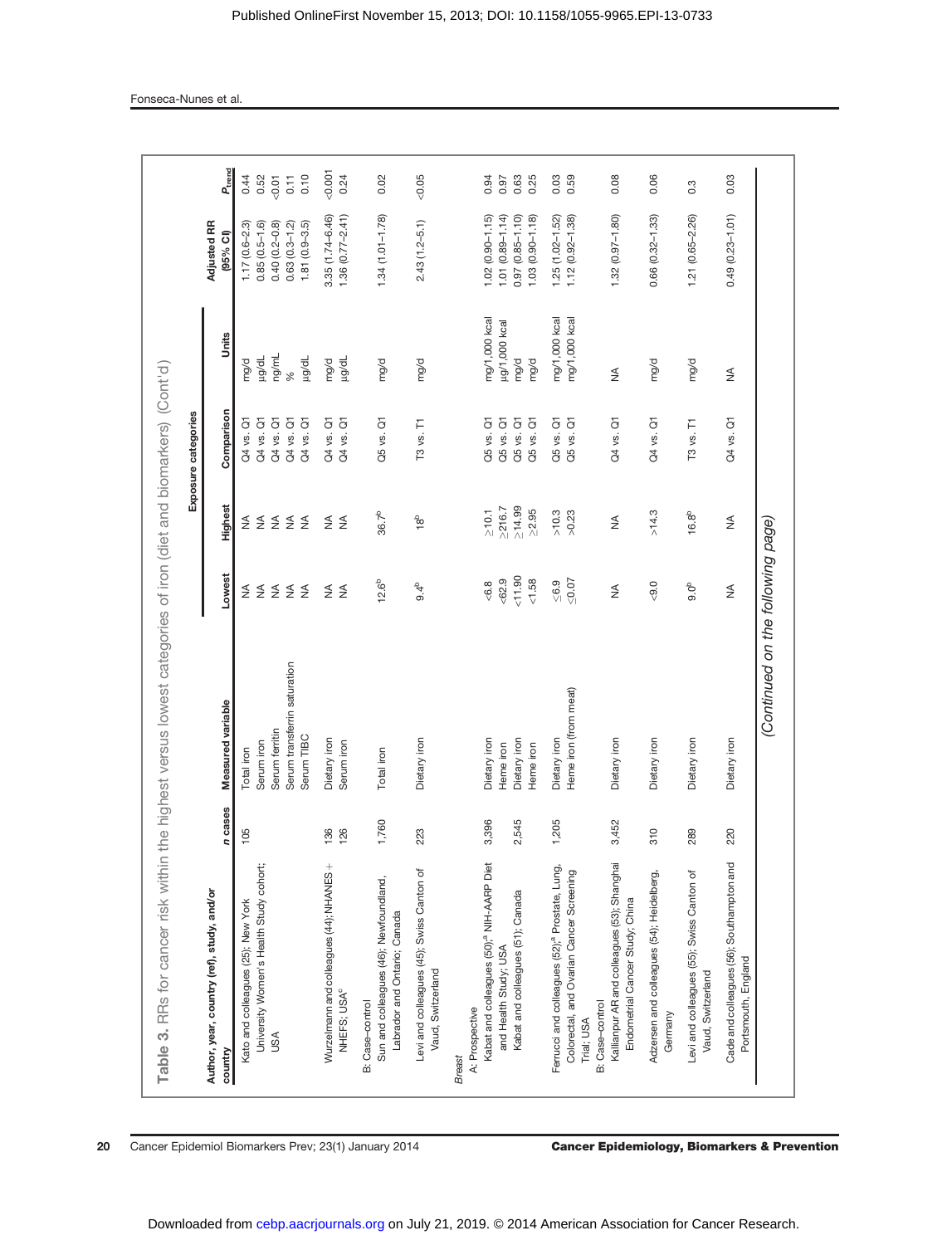| Table 3. RRs for cancer risk within the highest versus lowest categories of iron (diet and biomarkers) (Cont'd)                                                                                                                    |              |                                                                                                                      |                                                        |                                                           |                                                                      |                                                                  |                                                                                                           |                                                                                |
|------------------------------------------------------------------------------------------------------------------------------------------------------------------------------------------------------------------------------------|--------------|----------------------------------------------------------------------------------------------------------------------|--------------------------------------------------------|-----------------------------------------------------------|----------------------------------------------------------------------|------------------------------------------------------------------|-----------------------------------------------------------------------------------------------------------|--------------------------------------------------------------------------------|
|                                                                                                                                                                                                                                    |              |                                                                                                                      |                                                        |                                                           | Exposure categories                                                  |                                                                  |                                                                                                           |                                                                                |
| Author, year, country (ref), study, and/or<br>country                                                                                                                                                                              | n cases      | Measured variable                                                                                                    | Lowest                                                 | Highest                                                   | Comparison                                                           | Units                                                            | Adjusted RR<br>(95% CI)                                                                                   | $P_{\rm trend}$                                                                |
| Jakzsyn and colleagues (59); EPIC-Europe;<br>A: Prospective<br>Europe<br>Gastric                                                                                                                                                   | 444          | Heme iron                                                                                                            | 0.36 <sup>b</sup>                                      | 1.97 <sup>b</sup>                                         | Q4 vs. Q1                                                            | mg/d                                                             | $1.67(1.20 - 2.34)$                                                                                       | 0.002                                                                          |
| prevention study cohort (a); Finland<br>a-tocopherol, B-carotene cancer<br>Cook and colleagues (60); ATBC:                                                                                                                         | 341          | Serum transferrin saturation<br>Serum ferritin<br>Dietary iron <sup>d</sup><br>Serum TIBC<br>Serum iron              | 28.65<br>1.22<br>295<br>$\frac{8}{3}$<br>$\frac{8}{2}$ | >44.10<br>$\geq 1.53$<br>$\geq 146$<br>>241<br>$\geq 362$ | Q4 vs. Q1<br>Q4 vs. Q1<br>Q4 vs. Q1<br>Q4 vs. Q1<br>Q4 vs. Q1        | mg/1,000 kcal/d<br>ng/mL<br>ug/dL<br>Ho/6rl<br>$\aleph$          | $1.05(0.60 - 1.85)$<br>0.69 (0.44-1.09)<br>$0.84(0.53 - 1.33)$<br>$0.92(0.58 - 1.45)$<br>0.91 (0.57-1.46) | 0.108<br>0.463<br>0.708<br>0.721<br>0.931                                      |
| Cross and colleagues (58); <sup>4</sup> NIH-AARP Diet<br>and Health Study, USA<br><b>B</b> : Case-control                                                                                                                          | 532          | Heme iron (gastric non-cardia)<br>Heme iron (gastric cardia)                                                         | 48.8 <sup>b</sup><br>48.8 <sup>b</sup>                 | 347.7 <sup>b</sup><br>347.7 <sup>b</sup>                  | $\overline{\mathrm{o}}$<br>Q5 vs. Q1<br>Q5 vs.                       | µg/1,000 kcal<br>ug/1,000 kcal                                   | $0.83(0.53 - 1.30)$<br>$0.72(0.48 - 1.08)$                                                                | 0.256<br>0.531                                                                 |
| Pelucchi and colleagues (61); Milan, Italy                                                                                                                                                                                         | 230          | Dietary iron                                                                                                         | ₹                                                      | $\lessgtr$                                                | Q4 vs. Q1                                                            | $\lessgtr$                                                       | $0.56(0.27 - 1.15)$                                                                                       | 0.10                                                                           |
| Corneé and colleagues (62); Marseille,<br>France                                                                                                                                                                                   | 95           | Dietary iron                                                                                                         | $\lessgtr$                                             | $\lessgtr$                                                | T3 vs. T1                                                            | $\lessgtr$                                                       | 0.41 (0.19-0.89)                                                                                          | 0.02                                                                           |
| Ward and colleagues (63); <sup>a</sup> Nebraska, USA<br>Esophageal                                                                                                                                                                 | 154          | Dietary iron<br>Heme iron                                                                                            | 98 to <660<br>10.6                                     | >1,440<br>>17.3                                           | Q4 vs. Q1<br>Q4 vs. Q1                                               | mg/d<br>p/bn                                                     | 1.99 (1.00-3.95)<br>$1.71(0.75 - 3.18)$                                                                   | 0.17<br>0.21                                                                   |
| Cross and colleagues (58); <sup>a</sup> NIH-AARP Diet<br>Steffen and colleagues (68); EPIC-Europe;<br>and Health Study, USA<br>A: Prospective<br>Europe                                                                            | 505<br>151   | Heme iron ESCC <sup>e</sup><br>Heme iron ESCC <sup>e</sup><br>Heme iron EADC <sup>f</sup>                            | $\frac{1}{6}$<br>48.8<br>48.8                          | 426-460<br>347.7<br>347.7                                 | $Q5$ vs. $Q1$<br>Q5 vs. Q1<br>Q5 vs. Q1                              | µg/1,000 kcal<br>µg/1,000 kcal<br>µg/1,000 kcal                  | $1.25(0.64 - 2.42)$<br>$1.47(0.99 - 2.20)$<br>$0.99(0.90 - 1.10)$                                         | 0.944<br>0.063<br>$\mathop{\mathrel{\not\leq}}\limits_{{\mathrel{\sqsubset}}}$ |
| Ward and colleagues (63); <sup>a</sup> Nebraska, USA<br><b>B</b> : Case-control                                                                                                                                                    | 124          | Dietary iron<br>Heme iron                                                                                            | $98$ to $<660$<br>10.6                                 | >1,440<br>>17.3                                           | Q4 vs. Q1<br>Q4 vs. Q1                                               | mg/d<br>p/ph                                                     | $1.67(0.51 - 5.44)$<br>3.04 (1.20-7.72)                                                                   | 0.31<br>0.01                                                                   |
| O'Doherty and colleagues (26); FINBAR study,<br>Ireland                                                                                                                                                                            | 224          | Toenail iron<br>Dietary iron<br>Heme iron                                                                            | 12.76<br>5.48<br>< 0.74                                | $\ge$ 15.44<br>$\geq 11.52$<br>$\geq 1.39$                | Q4 vs. Q1<br>Q4 vs. Q1<br>$\overline{\circ}$<br>Q4 vs.               | mg/d<br>mg/d<br>ppm                                              | 0.50 (0.25-0.98)<br>3.11 (1.46-6.61)<br>0.40 (0.17-0.93)                                                  | 0.06<br>50.01<br>0.07                                                          |
| Tasevska and colleagues (69); <sup>a</sup> NIH-AARP<br>Tasevska and colleagues (70); <sup>a</sup> Prostate,<br>Lung, Colorectal and Ovarian Cancer<br>Diet and Health Study; USA<br>Screening Trial; USA<br>A: Prospective<br>Lung | 6,361<br>782 | Heme iron $\langle \mathcal{J} \rangle$<br>Heme iron $\circledR$<br>Heme iron $\left(\delta\right)$<br>Heme iron (2) | $\leq 63.2$<br>$\leq 90.2$<br>$\leq 106$<br>$\leq 72$  | >217.2<br>>285.2<br>> 317<br>>227                         | Q5 vs. Q1<br>Q5 vs. Q1<br>Q5 vs. Q1<br>$\overline{\sigma}$<br>Q5 vs. | µg/1,000 kcal<br>µg/1,000 kcal<br>µg/1,000 kcal<br>ug/1,000 kcal | $1.25(1.07 - 1.45)$<br>$1.18(0.99 - 1.42)$<br>0.91 (0.65-1.28)<br>$0.89(0.62 - 1.29)$                     | 0.002<br>0.78<br>0.02<br>0.37                                                  |
|                                                                                                                                                                                                                                    |              | (Continued on the following page)                                                                                    |                                                        |                                                           |                                                                      |                                                                  |                                                                                                           |                                                                                |

www.aacrjournals.org extending the Cancer Epidemiol Biomarkers Prev; 23(1) January 2014 21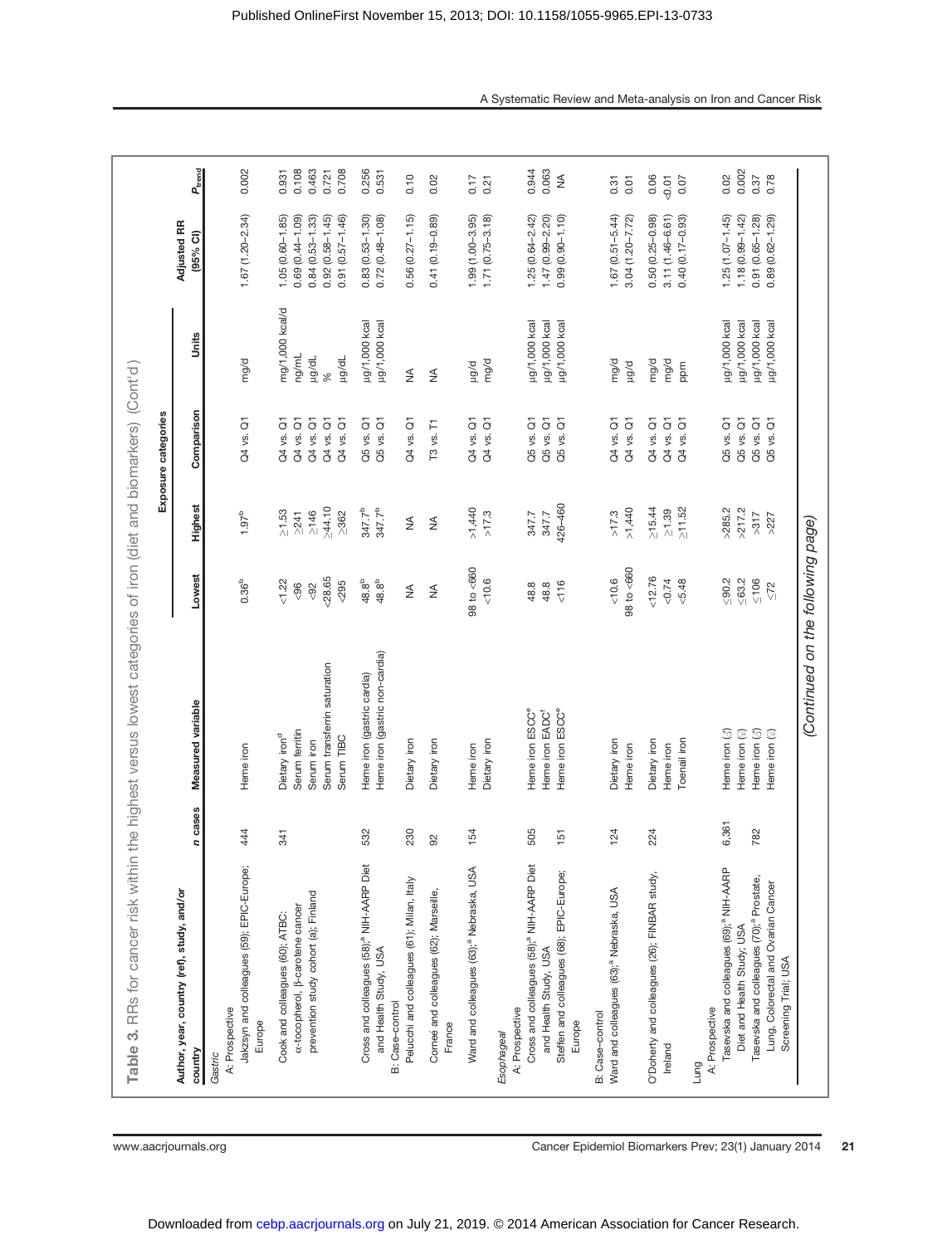| Table 3. RRs for cancer risk within the highest versus lowest categories of iron (diet and biomarkers) (Cont'd)                                                                                                                                                                       |         |                           |              |                |                            |       |                                |                    |
|---------------------------------------------------------------------------------------------------------------------------------------------------------------------------------------------------------------------------------------------------------------------------------------|---------|---------------------------|--------------|----------------|----------------------------|-------|--------------------------------|--------------------|
|                                                                                                                                                                                                                                                                                       |         |                           |              |                | Exposure categories        |       |                                |                    |
| Author, year, country (ref), study, and/or<br>country                                                                                                                                                                                                                                 | n cases | Measured variable         | Lowest       | <b>Highest</b> | Comparison                 | Units | <b>Adjusted RR</b><br>(95% Cl) | $P_{\text{trend}}$ |
| Lee DH and colleagues (71); lowa Women's<br>Health Study; USA                                                                                                                                                                                                                         | 700     | Heme iron (0 vit C)       | 50.77        | $\geq 2.44$    | High vs. Low<br>categories | mg/d  | $1.27(0.67 - 2.40)$            | 0.75               |
|                                                                                                                                                                                                                                                                                       |         | Heme iron (>700 mg vit C) | 50.77        | $\geq 2.44$    | High vs. Low               | mg/d  | 8.97 (1.29-62.51)              | 0.02               |
| Zhou and colleagues (72); Massachusetts<br>General Hospital, USA                                                                                                                                                                                                                      | 923     | Dietary iron              | $\leq 10.76$ | $\geq 16.24$   | categories<br>Q5 vs. Q1    | mg/d  | $1.45(1.03 - 2.06)$            | 0.01               |
| <sup>a</sup> Heme iron estimation according to NCI database<br><sup>e</sup> Esophageal squamous cell carcinoma.<br>Abbreviation: NA, not available.<br><sup>f</sup> Esophageal adenocarcinoma.<br><sup>d</sup> mg/1,000 kcal/d.<br><sup>c</sup> Colon cancer.<br><sup>b</sup> Median. |         | (only meat food sources). |              |                |                            |       |                                |                    |

reasonably well and reflects the percentage of places that are bound by iron in the transferrin molecule (25). Toenail iron was measured only in one of the studies of this revision and it is known to be a more stable measure of iron exposure (26).

Overall, with iron overload, biomarkers will reflect bigger values, with the exception of TIBC, which will vary inversely with iron stores. It is also important to mention that iron biomarkers have reference values (27) that can change with circadian rhythm, sex, infection, and inflammation, among other factors.

### Meta-analysis

Often summarizing the state-of-the-art review of epidemiologic studies involves a quantitative meta-analysis, which typically provides a combined measure of the effect (i.e., RR). However, this assumes there is a common assessment of such an effect across all studies, whereas in many instances, the studies reflect a huge variability of results. In this case, trying to explain the observed differences may be more interesting that just providing an overall estimate that could prove difficult to interpret. This is particularly important when heterogeneity does not only reflect underlying differences in populations but also rather methodologic differences in the study design, the actual exposure and outcomes being measured, and the exposure dose to which the relative measures of effect refers to. The latter is a strong drawback in interpreting the results of some meta-analyses that summarize effect estimates of highest versus lowest levels of exposure. In fact, people classified in the highest category of exposure in one study may be placed in the lowest category in another.

Despite the above-mentioned limitations, we decided to supplement our systematic review with a meta-analysis; however, we restricted this approach by applying the following criteria: (i) we did not combine different indicators of exposure (i.e., dietary iron, heme iron, biomarkers of iron status); (ii) we did not consider broad groups of cancers (i.e., gastrointestinal tumors, head and neck cancers); (iii) we did not combine prospective and case– control studies; when available, the former were preferred; (iv) we included only studies where it was available/or it was possible to compute a summary measure of effect for a given amount of exposure (dose–response analysis); and (v) we conducted a meta-analysis only when there were at least 3 studies available. After reviewing all the studies included in the systematic review fitting the established criteria, we carried out a meta-analysis of prospective studies assessing the relationship between heme iron intake and cancers of the colon and rectum (colorectal cancer), colon, breast, and lung.

For each study of the 4 meta-analyses, we used the most fully adjusted effect estimate available, usually the HR as an estimate of the RR. When only categorical results were published, we calculated the trend in RR for 1 mg/d of heme iron intake using the median of each category (i.e., tertiles, quartiles, quintiles), estimated, when necessary, as category midpoint. The trend RR (for 1 mg heme iron)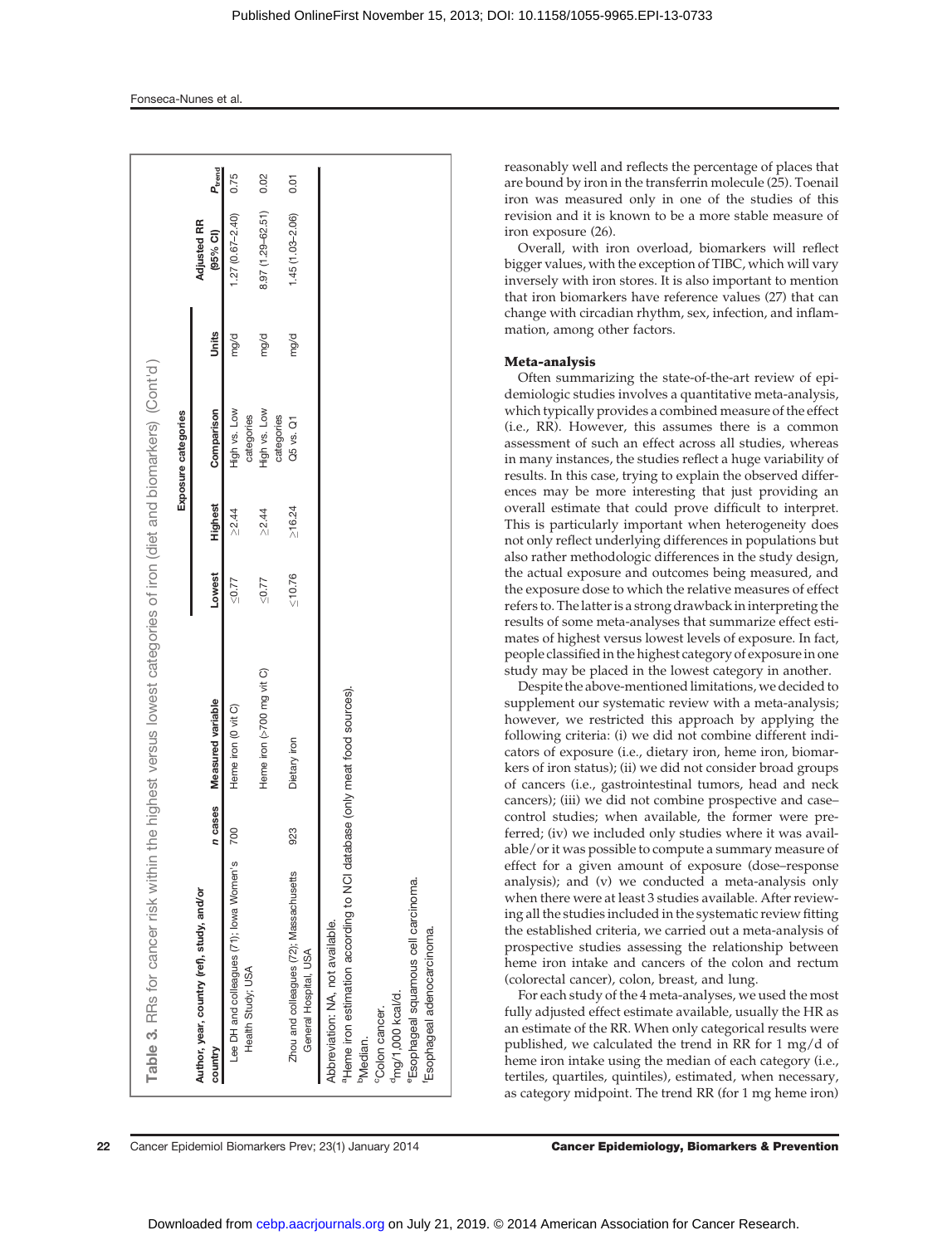with corresponding 95% CI was computed assuming linearity of logRRs, by means of a method based upon generalized least squares (28). Overall RRs were estimated using a random-effect model (29). Heterogeneity across studies was assessed by means of the Cochran's Q and the  $I<sup>2</sup>$  statistic (30).

## Results and Discussion

#### Study characteristics

After an initial search defined in Material and Methods, we identified a total of 88 articles, from which we excluded 58 after reviewing their abstracts. The main reasons for the exclusion were non-dietary iron, different outcome, systematic reviews, and one meta-analysis on colorectal cancer. In a second phase, after consulting the full articles, we added 10 publications that resulted in a total of 40 publications. In this phase, we had to discard 3 publications (31–33) as we did not receive the full articles after these had been requested of the correspondent authors, totaling 37 publications to review. From these, we retrieved results from a total of 56 studies (39 prospective and 17 case–control) that we reviewed independently according to the exposure variable (dietary iron, total iron, heme iron, and iron biomarkers). The provenance of the publications analyzed in this review was mostly European and North American (around 90%). Detailed information about these studies can be found in Tables 1 and 2. Results from colorectal, breast, gastric, esophageal, and lung cancers can be found in Table 3 (we showed detailed results only for cancer types with 4 or more publications gathered in this review). A summary of the main associations for all cancer types can be found in Table 4, and Fig. 1 shows the meta-analysis results for colorectal, colon, breast, and lung cancers and heme iron intake.

#### Colorectal and colon cancers

Colorectal cancer is the most common cancer in developed countries (34) and it is the most represented cancer type in this review with 21 studies in total (17 colorectal and 4 colon cancer studies; refs. 25, 35–46). Three colorectal (2 case–control and 1 prospective) and 1 colon cancer (prospective) studies looking into dietary and total iron showed a positive association, and 3 of them were statistically significant [RR, 3.35; 95% CI, 1.74–6.46 (ref. 44); RR, 2.43; 95% CI, 1.2–5.1 (ref. 45); RR, 1.34; 95% CI, 1.01–1.78 (ref. 46)]. A large prospective study, with 2,719 colorectal cases, found a statistically significant negative association with both dietary and total iron (RR, 0.75; 95% CI, 0.65–0.87 for dietary iron and RR, 0.75; 95% CI, 0.66–0.86 for total iron; ref. 35). The same tendency was shown when looking only at colon cancer (RR, 0.78; 95% CI, 0.66–0.92 for dietary iron and RR, 0.73; 95% CI, 0.62–0.84 for total iron). Regarding heme iron, Lee and colleagues were the first authors to report a statistically significant positive association between heme iron and proximal colon cancer, using information from 741 cases of the Iowa Women's Health Study (RR, 2.18; 95% CI, 1.24–3.86; ref. 39). Following the results of this study, in the Swedish Mammography Cohort (41), there was also evidence of a statistically significant positive association, but only among women who consumed 20 or more grams of alcohol per week (RR, 2.29; 95% CI, 1.25–4.21). Two other studies found a positive association between heme iron and colorectal cancer but it was not statistically significant (35, 37). In a meta-analysis of 5 prospective

Table 4. Summary of the main association between iron (diet and biomarkers) and different cancer types

|                | Dietary iron    |                    | Heme iron intake |                    | Biomarkers of iron overload <sup>a</sup> |                    |
|----------------|-----------------|--------------------|------------------|--------------------|------------------------------------------|--------------------|
| <b>Tumor</b>   | Case-control    | <b>Prospective</b> | Case-control     | <b>Prospective</b> | Case-control                             | <b>Prospective</b> |
| Colorectal     | $2^{b} (2^{b})$ | $8^b$ (1) [2]      |                  | 7(2)               |                                          | 4 [3]              |
| <b>Breast</b>  | 4               | 3(1)               |                  | 3                  |                                          |                    |
| Gastric        | 3[1]            |                    |                  | 2(1)               |                                          |                    |
| <b>EAC</b>     |                 | 2[1]               | 2(2)             | 2                  | 1[1]                                     |                    |
| Lung           | 1(1)            |                    |                  | 3(2)               |                                          |                    |
| Endometrial    |                 | 2(1)               |                  | 2(1)               |                                          |                    |
| <b>Bladder</b> |                 |                    |                  |                    |                                          |                    |
| Pancreatic     |                 |                    |                  |                    |                                          |                    |
| Prostate       |                 |                    |                  |                    |                                          |                    |
| Oral           |                 |                    |                  |                    |                                          | $-1^{\circ}$       |

NOTE:  $n$  (n) [n]:  $n =$  number of studies, (n) = studies with a statistically significant positive association between exposure and cancer risk,  $[n]$  = studies with a statistically significant negative association between exposure and cancer risk.

aBiomarkers of iron overload refer to high levels of serum ferritin, transferrin saturation, toenail iron, and low levels of TIBC.

<sup>b</sup>Includes 1 case–control study and 3 prospective studies with total iron intake (with supplements).

<sup>c</sup>Serum ferritin statistically significant positive association with cancer risk and serum iron and transferrin saturation statistically significant negative association with cancer risk.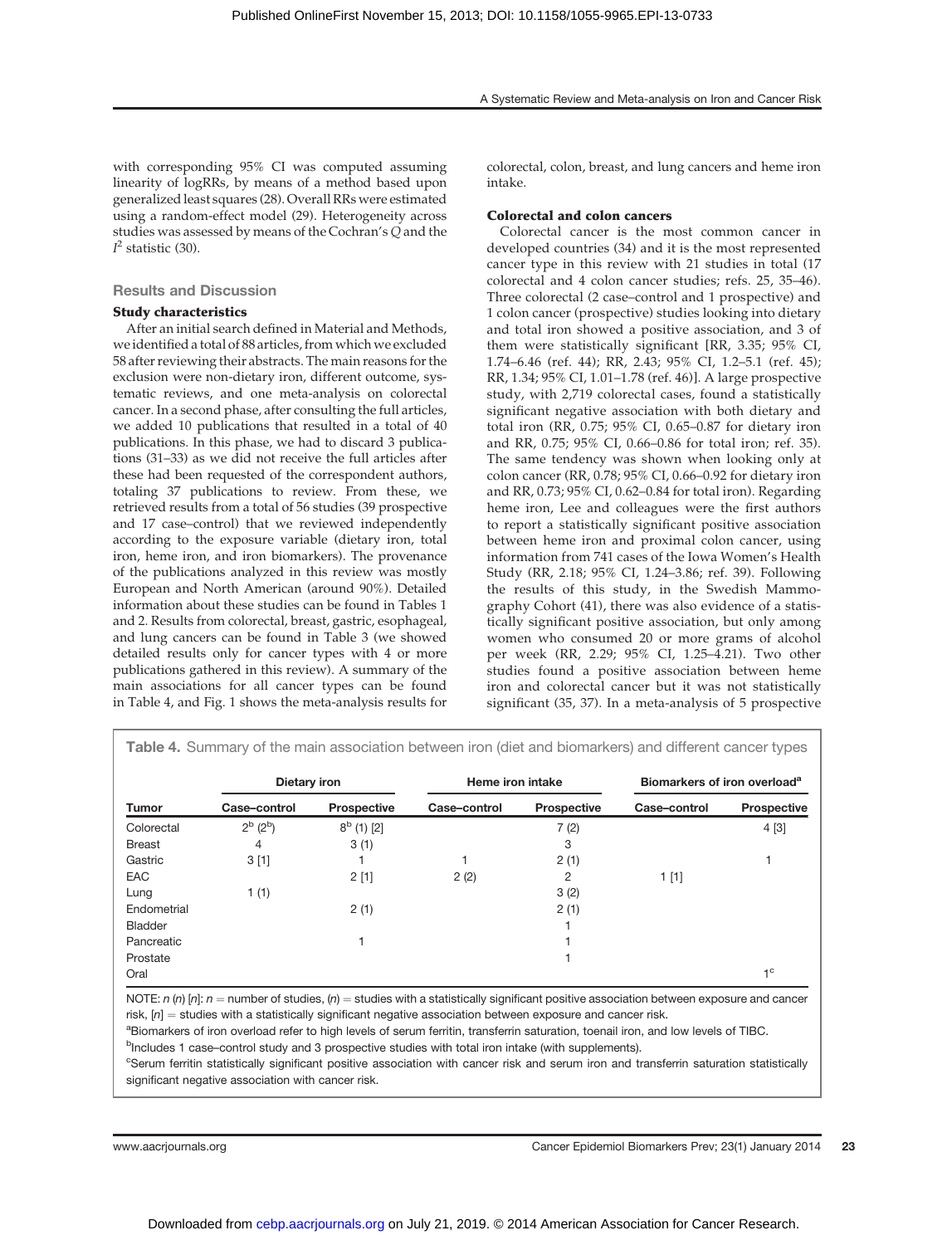#### Fonseca-Nunes et al.

| Study                                                                            | RR (95% CI)                                |
|----------------------------------------------------------------------------------|--------------------------------------------|
| Colorectal                                                                       |                                            |
| Balder and colleagues (37) (men)                                                 | $1.13(1.02 - 1.25)$                        |
| Balder and colleagues (37) (women)                                               | $1.27(1.13 - 1.43)$                        |
| Cross and colleagues (35)                                                        | 1.21 (1.03-1.42)                           |
| Zhang and colleagues (36) (men)                                                  | $1.01(0.92 - 1.12)$                        |
| Zhang and colleagues (36) (women)                                                | $1.04(0.94 - 1.16)$                        |
| Hara and colleagues (38) (men)                                                   | 1.01 (0.79-1.29)                           |
| Hara and colleagues (38) (women)                                                 | $0.78(0.54 - 1.11)$                        |
| Kabat and colleagues (40) (women)                                                | $1.00(0.89 - 1.13)$                        |
| Subtotal ( $l^2 = 60.1\%$ , $P = 0.014$ )                                        | $1.08(1.00 - 1.17)$                        |
| Colon                                                                            |                                            |
| Lee and colleagues (39) (women, proximal)                                        | $1.46(1.23 - 1.73)$                        |
|                                                                                  |                                            |
| Lee and colleagues (39) (women, distal)<br>Balder and colleagues (37) (men)      | $0.99(0.80 - 1.21)$<br>$1.25(1.03 - 1.53)$ |
| Balder and colleagues (37) (women)                                               |                                            |
| Cross and colleagues (35)                                                        | $1.03(0.83 - 1.29)$<br>$1.20(0.97 - 1.49)$ |
|                                                                                  |                                            |
| Zhang and colleagues (36) (men)                                                  | $0.99(0.81 - 1.21)$                        |
| Zhang and colleagues (36) (women)                                                | $1.13(0.91 - 1.41)$                        |
| Hara and colleagues (38) (men)                                                   | $1.16(0.76 - 1.78)$                        |
| Hara and colleagues (38) (women)                                                 | $0.80(0.42 - 1.51)$                        |
| Kabat and colleagues (50) (women)                                                | $0.98(0.85 - 1.13)$                        |
| Larsson and colleagues (41) (women)<br>Subtotal ( $l^2 = 47.7\%$ , $P = 0.039$ ) | $1.17(1.03 - 1.33)$                        |
|                                                                                  | 1.12 (1.03-1.22)                           |
| <b>Breast</b>                                                                    |                                            |
| Kabat and colleagues (51)                                                        | $1.03(0.97 - 1.10)$                        |
| Ferrucci and colleagues (52)                                                     | $1.14(0.73 - 1.78)$                        |
| Kabat and colleagues (50)                                                        | $0.94(0.73 - 1.22)$                        |
| Subtotal ( $l^2 = 0.0\%$ , $P = 0.716$ )                                         | $1.03(0.97 - 1.09)$                        |
| Lung                                                                             |                                            |
| Tasevska and colleagues (69) (men)                                               | $1.35(1.11 - 1.63)$                        |
| Tasevska and colleagues (69) (women)                                             | $1.64(1.08 - 2.49)$                        |
| Lee and colleagues (71) (women, no vit. C supplements)                           | $1.05(0.94 - 1.17)$                        |
| Lee and colleagues (71) (women, taking vit. C supplements)                       | $1.04(0.91 - 1.20)$                        |
| Tasevska and colleagues (70) (men)                                               | $0.91(0.62 - 1.33)$                        |
| Tasevska and colleagues (70) (women)                                             | $0.76(0.32 - 1.84)$                        |
| Subtotal ( $l^2 = 53.6\%$ , $P = 0.056$ )                                        | 1.12 (0.98-1.29)                           |
| NOTE: Weights are from the random-effects analysis.                              |                                            |
|                                                                                  |                                            |
| .5                                                                               | $\overline{c}$<br>3                        |

Figure 1. Meta-analysis of prospective studies on the risk of heme iron intake and selected tumor sites. Estimates shown in the figure are RRs for an increase of 1 mg/d in the intake of heme iron. Overall RRs for each cancer site estimated from a random-effects model. I-square is the percentage of variation attributable to heterogeneity (i.e., the proportion of between-study heterogeneity that is attributable to variability in the true effect of heme iron rather than sampling variation). P value tests the null hypothesis of homogeneity across studies.

studies (Fig. 1), we found a significant increase in risk of colorectal cancer of 8% (RR, 1.08; 95% CI, 1.00–1.17) for 1 mg increase in heme iron intake. Regarding colon cancer, a meta-analysis of 7 studies (including specific RR for colon reported in the 5 studies dealing with colorectal cancer), the corresponding RR was 1.12 (95% CI, 1.03–1.22). Our results are highly consistent with those from previous meta-analysis (18, 19). The latter (19) reported an RR of 1.11 (95% CI, 1.03–1.18) for 1 mg/d heme iron intake associated with colorectal and colon cancer (both outcomes combined) using the same prospective studies included in our meta-analysis.

Regarding body iron status, all studies had a prospective design. Three of 4 studies using serum ferritin as an indicator of high body iron stores showed an inverse relation [RR, 0.48; 95% CI, 0.27–0.88 (ref. 42); RR, 0.4; 95% CI, 0.2–0.9 (ref. 43); RR, 0.40; 95% CI, 0.2–0.8 (ref. 25)]. Overall, associations regarding dietary intake of iron and especially heme iron showed to be positive with colorectal and colon cancer risk. Information concerning iron biomarkers showed an unexpected negative association with risk of developing colorectal cancer.

Biologic plausibility behind the dietary iron–induced carcinogenesis relies first in the prooxidant role of iron, which may influence colorectal carcinogenesis by forming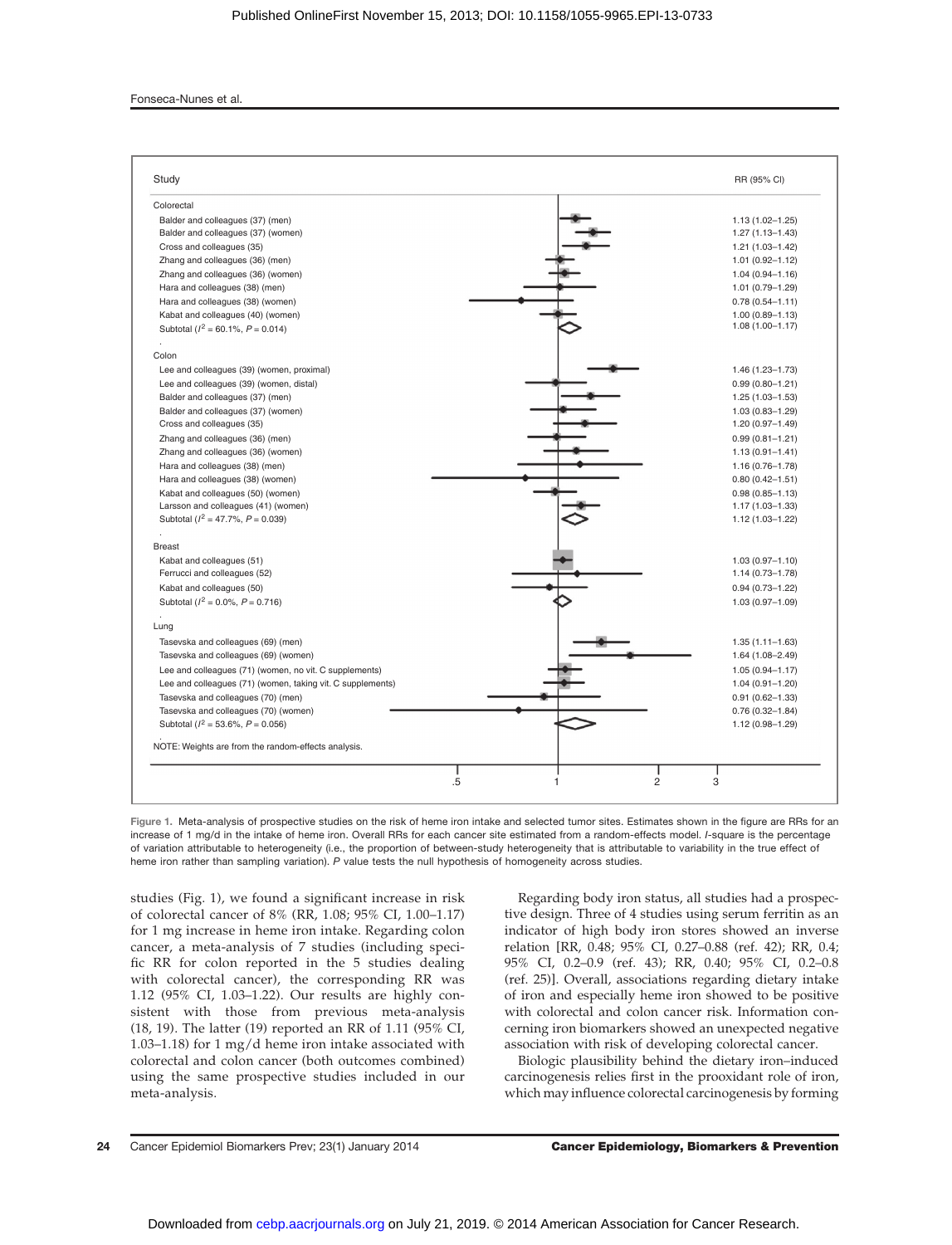ROS (1) that can lead to DNA damage. Second, emerging evidence suggests that heme iron may play a more important role in colorectal carcinogenesis than other forms of iron (18, 47). Heme iron catalyzes the formation of N-nitroso compounds and lipid peroxidation end products, which partially explains the promotion effect of red and processed meat on colorectal cancer (18). Bingham and colleagues conducted a human experiment where they exposed male volunteers to high amounts of red meat or heme iron. They found that these individuals produced higher levels of fecal N-nitroso compounds than when exposed to the same amounts of white meat or ferrous iron (48, 49).

#### Breast cancer

From the 10 breast cancer studies gathered in this review (5 prospective and 5 case–control; refs. 50–56), the results obtained by the 2 biggest cohort studies [3,396 cases (ref. 50) and 2,545 cases (ref. 51)] did not show any associations between dietary iron and heme iron intakes and breast cancer risk. Another cohort study, with 1,205 cases, found a statistically significant positive association between dietary iron and breast cancer risk (RR, 1.25; 95% CI, 1.02–1.52; ref. 52). A meta-analysis of 3 prospective studies (Fig. 1) produced a small nonsignificant increase in risk associated with 1 mg of heme iron intake per day (RR, 1.03; 95% CI, 0.97–1.09). Globally, in relation to breast cancer, data obtained from these studies were heterogeneous and inconclusive. Furthermore, we did not find breast cancer studies with iron biomarkers data in the available literature. Despite not having found sufficient epidemiologic evidence on iron intake and breast cancer risk, there is a biologic plausibility behind it (57).

#### Gastric cancer

Eight studies (4 prospective and 4 case–control) gathered in this review researched the association between iron and gastric cancer risk (4 on dietary iron, 3 on heme iron, and 1 measured iron biomarkers; refs. 58–63). One of the biggest studies researching heme iron and gastric cancer risk (444 cases) was conducted within the European Prospective Investigation into Cancer and Nutrition Study (59) and found a statistically significant association between heme iron intake and gastric cancer risk, showing that subjects in the top quartile of heme iron intake had a 70% higher risk of developing gastric cancer than the lowest consumers (RR, 1.67; 95% CI, 1.20–2.34). A small case–control study with 92 cases (62) showed a statistically significant negative association between dietary iron and gastric cancer risk (OR, 0.41; 95% CI, 0.19–0.89). The Alpha-Tocopherol, Beta-Carotene Cancer Prevention Study, which measured iron biomarkers in 341 cases, found a non-statistically significant decreased risk between iron deposits, given by serum ferritin, and gastric cancer risk (RR, 0.69; 95% CI, 0.44–1.09; ref. 60). Overall, the evidence is rather heterogeneous and insufficient to lead to any conclusions. Although there is a biologic plausibility between gastric

cancer and iron intake (64–67), more studies are needed to better elucidate this possible relation.

#### Esophageal cancer

Seven studies researched the possible association between iron and esophageal cancer risk (26, 58, 63, 68): 2 case–control studies looked into dietary iron, 2 case– control and 2 cohort studies looked into heme iron, and 1 case–control measured iron biomarkers through toenail iron. The 2 studies on dietary iron showed opposite results, and the 1 with a statistically significant association, with the biggest number of cases ( $n = 224$ ), showed a 50% decreased risk with higher intakes of iron (OR, 0.50; 95% CI, 0.25–0.98; ref. 26). The 2 case–control studies found a statistically significant positive association between heme iron and esophageal cancer (OR, 3.04; 95% CI, 1.20–7.71; ref. 63; and OR, 3.11; 95% CI, 1.46– 6.61; ref. 26). Furthermore, 1 case–control study conducted a toenail iron analysis which showed a statistically significant 60% decreased risk of esophageal adenocarcinoma cancer (OR, 0.40; 95% CI, 0.17–0.93; ref. 26), contrasting the hypothesis that higher iron stores are a risk factor for esophageal adenocarcinoma. Overall, heme iron could play a positive role on esophageal adenocarcinoma cancer risk and evidence relating to dietary iron is insufficient. Furthermore, more prospective studies including iron biomarkers are needed to further investigate the relation between body iron stores and esophageal cancer risk.

#### Lung cancer

We found 4 studies on iron and lung cancer risk (1 casecontrol study on dietary iron and 3 prospective studies on heme iron; refs. 69–72). The NIH-AARP Diet and Health Study, a prospective study with 6,361 cases (69), showed a statistically significant positive association between heme iron intake and lung cancer risk but only in men (RR, 1.25; 95% CI, 1.07–1.45). The other statistically significant positive association was found in a case–control study with 923 cases using dietary iron as the exposure variable (OR, 1.45; 95% CI, 1.03–2.06; ref. 72). In the Iowa Women's Health Study, using a cohort with 700 cases, a positive association was found between heme iron and lung cancer risk, which became statistically significant with intakes of vitamin C higher than 700 mg (RR, 8.97; 95% CI, 1.29–62.51; ref. 71). In the meta-analysis of the 3 prospective studies on heme iron and lung cancer we estimated an RR of 1.12 (95%CI: 0.98–1.29) associated with an increased intake of  $1 \text{ mg/d}$  of heme iron. No studies were found concerning body iron status and lung cancer risk. The evidence gathered, although insufficient, seems to suggest a potential association of dietary iron and heme iron and lung cancer risk.

All the studies abovementioned adjusted for tobacco smoking, but none of them adjusted for other possible confounders, such as heterocyclic amines and polycyclic aromatic hydrocarbons. Several mechanisms might explain the positive associations found in the studies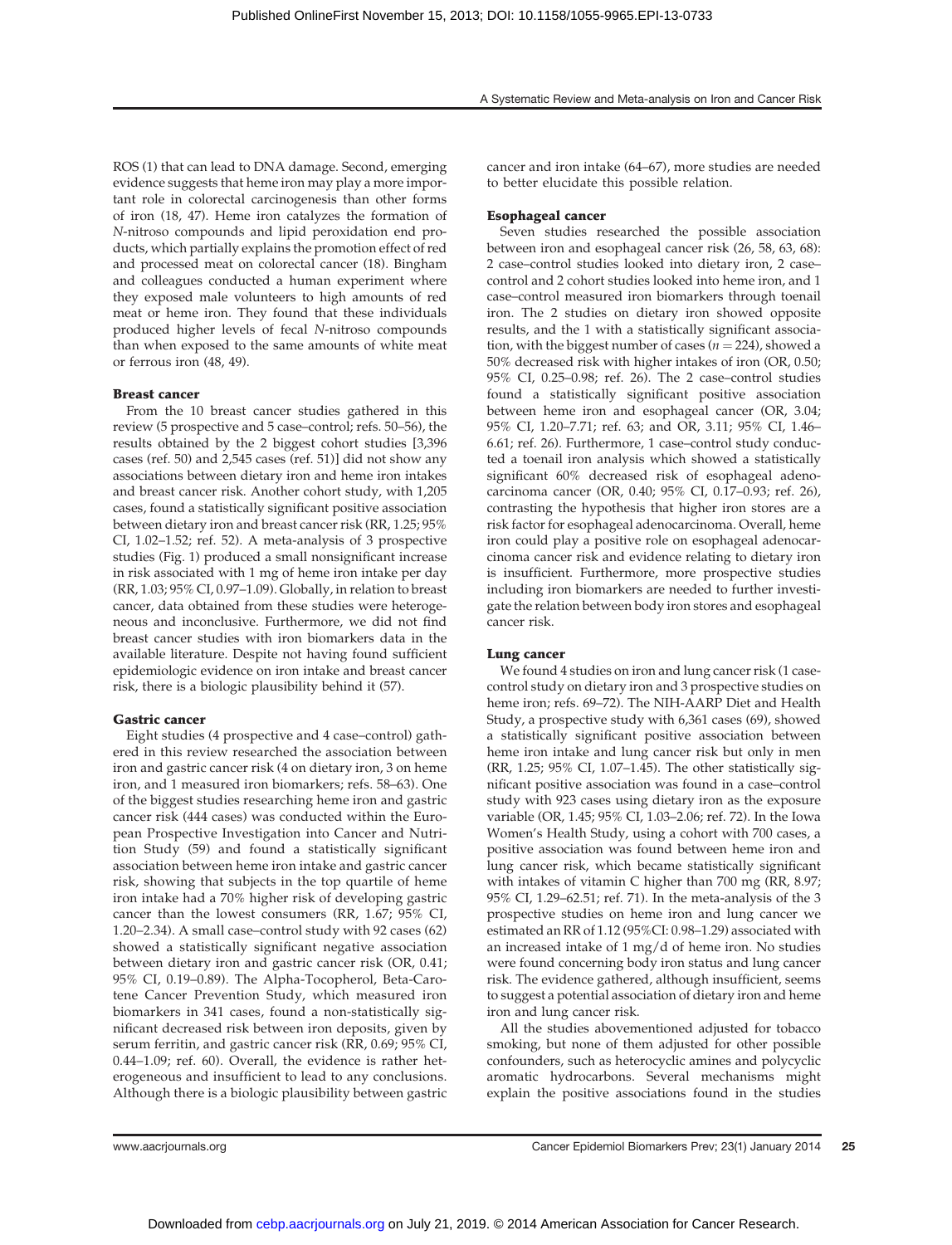above mentioned. Redox-active iron has been detected in the epithelial lining fluid of the normal lung (73). In addition, in its nitrosylated form produced under alkaline conditions in the small bowel, heme iron can induce endogenous NOC formation, and, once absorbed, these compounds can have a systematic effect as tissue-specific carcinogens, directly or after metabolic activation (74). Grilling or barbecuing meat, the main source of heme iron, produces heterocyclic amines and polycyclic aromatic hydrocarbons, which are potent lung carcinogens (75, 76) and are also constituents of cured and smoked foods (77, 78). Furthermore, the plausibility behind the results found for the increased cancer risk with high dosage vitamin C supplementation is based on the fact that vitamin C can act as a prooxidant in the presence of redox-active iron (79, 80).

#### Other tumors

We also gathered information on other cancer types such as endometrial (81, 82), bladder (83), pancreatic (84), prostate (85), and oral cancers (86). This information can be found in Tables 1 and 2 and a summary of evidence in Table 4. As results on these other tumors were rather scarce, we did not describe them in detail.

#### General overview

Iron has gained, especially in the last decade, a remarkable place in the interest of the epidemiologic study of cancer. In this review, we were able to gather, systematize, and analyze a wide spectrum of information regarding recent findings on dietary iron, total iron, heme iron, and body iron status with cancer risk. The evidence proved to be heterogeneous according to cancer type, although the link between iron and carcinogenesis has been supported from molecular to epidemiologic studies (5). The debate surrounding the possible mechanisms by which dietary iron has a carcinogenic role has been ongoing for a long time. The first evidence considering dietary iron as a potential carcinogenic was provided by an experimental study conducted by Richmond and colleagues in the 1950s, which showed an induction of sarcoma in rats by injecting an iron–dextran complex (9). In the early 1980s, after the Committee on Diet, Nutrition, and Cancer of the National Research Council conducted a comprehensive evaluation of evidence on the role of dietary factors and carcinogenesis, data regarding dietary iron and carcinogenesis were associated more with iron deficiency than iron overload (87). Shortly after this evaluation process, Graf and Eaton proposed a first theory whereby dietary iron could be positively associated with colorectal cancer (88). In the 1990s, it was shown that the growth rate of tumor xenografts could be influenced by levels of dietary iron (89). Since then, results of in vitro studies and in vivo interventions in laboratory animals have consistently supported this theory (89–95). What is more, evidence surrounding patients with hemochromatosis has proven that the overload iron status, characteristic of this pathology, can also be a risk factor for several cancer types such as liver, colorectal, and breast (96).

In summary, in the last 60 years, a lot has been done, from molecular to epidemiologic research, to disentangle the different pathways in which dietary iron, and heme iron in particular, could play a role on carcinogenesis, as well as the discovery of new molecules involved in the crucial mechanism of iron homeostasis, such as hepcidin (97). These findings have outlined dietary iron as a potential carcinogen, with an increased risk of some cancer types being suggested in individuals with high iron stores (98–102).

#### Methodological issues

Study design. Globally, two thirds of the studies gathered in this review had a prospective design. There were the same number of case–control studies and prospective studies investigating dietary iron and cancer risk. It is worth indicating that the only 2 statistically significant negative associations were found in the case–control setting. Concerning heme iron research, there were 21 prospective and 3 case–control studies, and regarding body iron status there were 5 prospective and 2 case–control studies.

It is important to mention that results from case–control studies are less adept at showing a causal relationship than cohort studies. Another important limitation is the bias in the recruitment of cases or controls and in the measurement of their exposure, also called recall bias (103). Most case–control studies in this review referred to these limitations while discussing their results.

Dietary assessment. There are 2 major limitations concerning dietary assessment. The first one is related to food frequency questionnaires (FFQ). Most of the studies gathered in this review used FFQs (around 90%). It is well-accepted that FFQs are associated with exposure misclassification due to reporting error and imprecise portion size estimation (104). The second limitation lies in the fact that heme iron intake is usually determined indirectly, using 2 possible methods. One method uses the 40% of total iron from meat (20, 39, 105) and the second method uses meat specific proportions: 69% for beef; 39% for pork, ham, bacon, pork-based luncheon meats, and veal; 26% for chicken and fish; and 21% for liver (37). Recently, Cross and colleagues created a heme iron database for meats according to meat type, cooking method, and doneness level (21). Their data showed that heme iron values in different types of meat derived from the same animal showed varying heme iron contents. From the total number of studies researching heme iron intake and cancer risk (25 studies), 6 studies used the 40% of total iron from meat to estimate heme iron and 10 studies used the different animal specific proportions. In 2 studies (81, 82), the authors have used the different meat-specific proportions and also the 40% of total iron from meat as estimators of heme iron intake. Two studies did not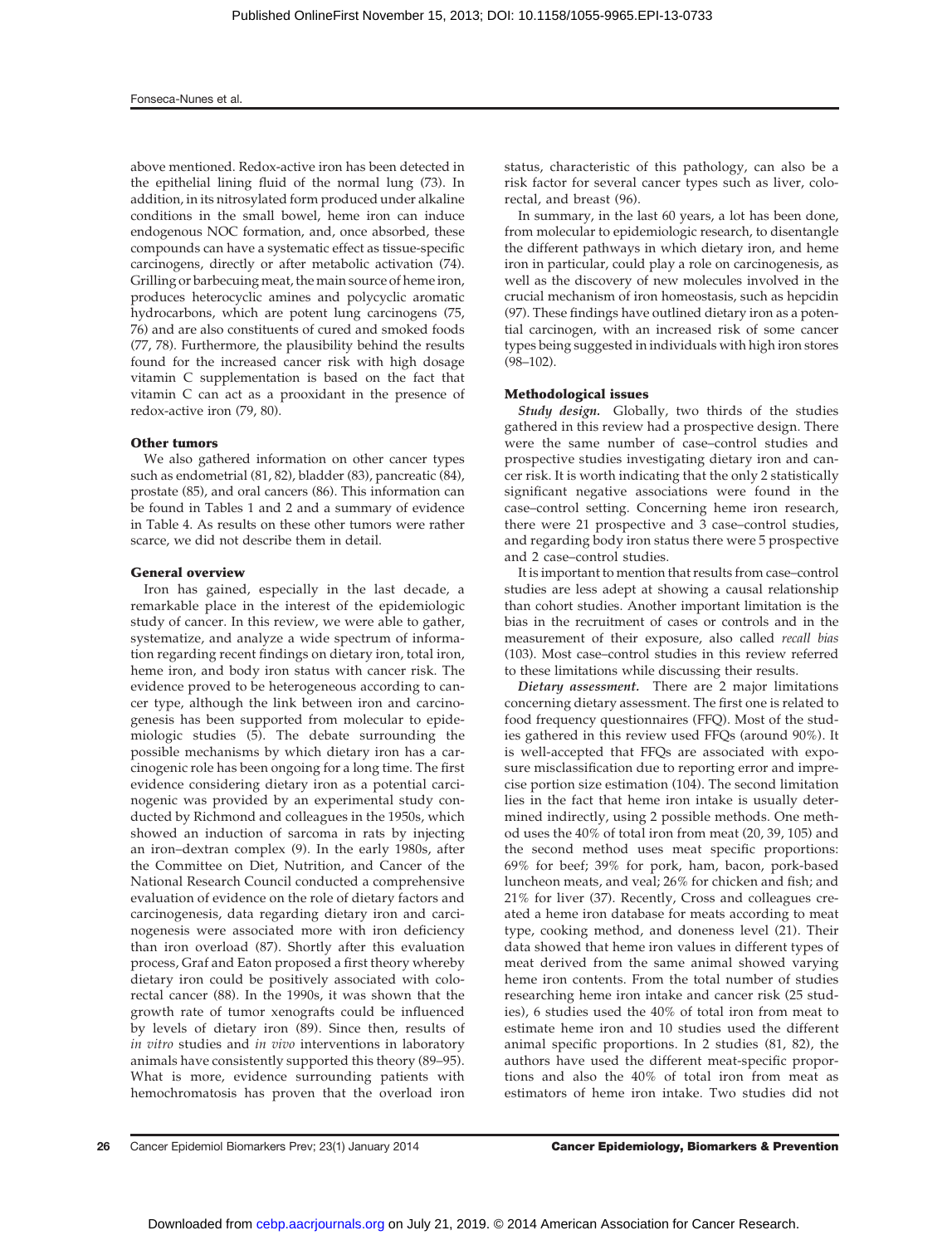provide information regarding the estimation of heme iron. Finally, 7 studies used the new NCI heme iron database (21). These later studies used only meat sources to estimate heme iron intake, obtaining lower levels of intake when compared with other studies that have included all food sources.

Another important limitation might have been the failure to take into account supplementation of iron. Only 3 studies in our review have considered total iron that represents the sum of iron from foods and supplements. In populations with low supplementation, results could be valid. Nevertheless, in a population like the United States, results simply could not be interpreted (106). Another important fact is that iron is extensively supplemented, not just voluntarily by intake of vitamin tablets but also through iron fortification in several foods from breakfast cereals to infant formulas to the flour used for baking. In the United States, where levels of supplementation are very high, mild iron deficiency is reported to occur in less than 1% in American men and less than 2% in American women (106).

Biomarkers of iron status. In this review, a small proportion of studies (7 of 56) measured biomarkers for iron status, mainly serum iron, serum ferritin, transferrin saturation, and TIBC. The evidence, especially with serum ferritin, seems to suggest a negative association of high body iron stores on the risk of developing cancer. Some older studies conducted in the late 1980s and early 1990s (not included in this review) supported a model in which increased levels of iron in the body, as measured by serum iron, transferrin saturation, and TIBC, were associated with increased cancer risk (107–109). The main limitation of these earlier studies was not having taken into consideration serum ferritin as a marker of iron status.

It is important to mention that there are several conditions that alter these measures up to 25% (age, gender, day-to-day variations, etc.). So, one single value, in a longterm follow-up study might not precisely reflect the iron stores of the subject over the length of time necessary for tumor initiation. If this alteration was entirely random, then one would expect this variation to bias the study toward null results. Despite these limitations, it has been suggested that human studies should incorporate serum or plasma measurements to overcome the methodologic limitation of dietary assessment (110, 111). Furthermore, there is controversy as to whether diet can dramatically influence body iron stores (43), as experimental studies have reported that dietary iron cannot induce iron overload (112–114). In our review, evidence with heme iron intake suggests a positive association with cancer risk, the opposite of what was found with body iron stores, and this is difficult to explain. One might argue that dietary heme iron acts in promoting the formations of (pre)carcinogens, for example, in the intestine, rather than via increased iron stores. Nonetheless, with the information available in this review, we are not able to explore in more depth this hypothesis.

There are emergent biomarkers that need to be taken into consideration. One of the most important recent discoveries in iron homeostasis is the ferroportin/ hepcidin regulatory axis (115). Hepcidin became the leading candidate for the long-sought iron-regulatory hormone (116). Despite the importance of this hormone, no study gathered in this review took it into consideration. It is not our goal to enter in the mechanisms whereby hepcidin acts as an iron regulator, but a review of the past 10 years as the discovery of hepcidin can be found elsewhere (117).

Inflammation is also another relevant topic to debate. Most of the studies that looked into iron biomarkers did not take into consideration the C-reactive protein (CRP) (except refs. 43 and 60). The CRP is an acute-phase protein considered a prognostic marker of inflammation that is known to be associated with body iron stores. Furthermore, this protein is frequently overexpressed in invasive breast carcinomas (118) and it is possible that CRP behaves similarly in other cancer types.

Another possible factor to consider is vitamin C, an important enzyme cofactor that is known to enhance iron absorption, especially the non-heme type (119, 120). Vitamin C can quench ROS produced in the gastric environment, thus limiting free radical–mediated damage in the gastric epithelium (121), and it can scavenge nitrite, inhibiting in vivo nitrosation and the production of carcinogenic N-nitroso compounds (122). There were 2 studies that included vitamin C in their analyses. One of them found a positive association between heme iron and gastric cancer in subjects with low levels of vitamin C in plasma (59), whereas the other study found an important increased risk of lung cancer in postmenopausal women with higher intakes of heme iron and high dosage of vitamin C (71).

### Strengths and limitations

In this comprehensive review of epidemiologic studies of iron and cancer risk, we were able to cover several measures of iron intake and iron status and several types of cancer. Furthermore, we conducted a metaanalysis of heme iron intake and colorectal and colon cancer risk, as well as breast and lung cancer. We also discussed some methodologic issues found among the studies gathered in the review. Nonetheless, this review presents some limitations. Any literature review faces the same 2 challenges, namely, the quality and completeness of the information included. The information included would be regarded as complete if all information pertinent to the objectives of the study was included, that is to say, no relevant data were excluded. However, we could not overcome the limitations present in each study, such as the type of biomarkers selected, the variables used for the adjustments in the statistical analysis and the methodology used to estimate iron intake.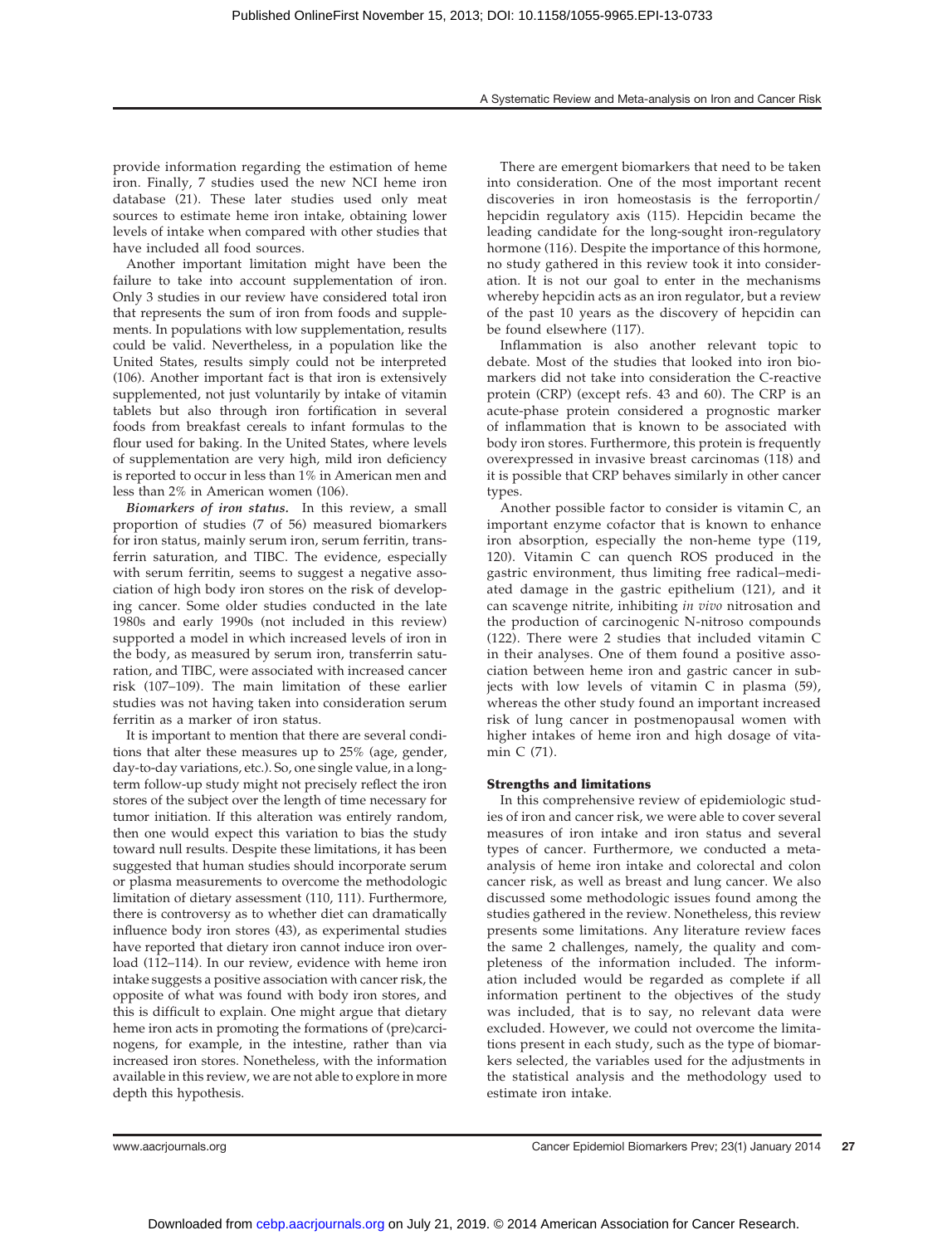#### Fonseca-Nunes et al.

#### Final Remarks

Globally, on the basis of the systematic review and the meta-analysis results, a higher intake of heme iron has shown a tendency toward a positive association with cancer risk. Evidence regarding high levels of biomarkers of iron stores suggests a negative effect toward cancer risk. Prospective studies considering the complex interactions between all aspects related to iron metabolism including information on iron intake, markers of body iron stores, genetic susceptibility, and other related factors are needed to better understand the possible role of iron in human carcinogenesis.

#### Disclosure of Potential Conflicts of Interest

The funders were independent of the present research and did not influence the manuscript preparation. No potential conflicts of interest were disclosed.

#### Authors' Contributions

Conception and design: A. Fonseca-Nunes, P. Jakszyn, A. Agudo Development of methodology: A. Fonseca-Nunes, P. Jakszyn, A. Agudo

#### **References**

- 1. Huang X. Iron overload and its association with cancer risk in humans: evidence for iron as a carcinogenic metal. Mutat Res 2003;533:153–71.
- 2. Toyokuni S. Role of iron in carcinogenesis: cancer as a ferrotoxic disease. Cancer Sci 2009;100:9–16.
- 3. Andrews NC, Schmidt PJ. Iron homeostasis. Annu Rev Physiol 2007;69:69–85.
- 4. McLean E, Cogswell M, Egli I, Wojdyla D, de Benoist B. Worldwide prevalence of anaemia, WHO Vitamin and Mineral Nutrition Information System, 1993–2005. Public Health Nutr 2009;12: 444–54.
- 5. Torti SV, Torti FM. Iron and cancer: more ore to be mined. Nat Rev Cancer 2013;13:342–55.
- 6. Worwood M. Inherited iron loading: genetic testing in diagnosis and management. Blood Rev 2005;19:69–88.
- 7. Toth I, Yuan L, Rogers JT, Boyce H, Bridges KR. Hypoxia alters ironregulatory protein-1 binding capacity and modulates cellular iron homeostasis in human hepatoma and erythroleukemia cells. J Biol Chem 1999;274:4467–73.
- 8. Hambidge M. Biomarkers of trace mineral intake and status. J Nutr 2003;133 Suppl 3:948S–55.
- 9. Richmond HG. Induction of sarcoma in the rat by iron-dextran complex. Br Med J 1959;1:947–9.
- 10. Greenberg G. Sarcoma after intramuscular iron injection. Br Med J 1976;1:1508–9.
- 11. Bonnett R, Holleyhead R, Johnson BL, Randall EW. Reaction of acidified nitrite solutions with peptide derivatives: evidence for nitrosamine and thionitrite formation from 15N N.m.r. studies. J Chem Soc Perkin 1 1975;2261–41.
- 12. Cross AJ, Pollock JR, Bingham SA. Haem, not protein or inorganic iron, is responsible for endogenous intestinal N-nitrosation arising from red meat. Cancer Res 2003;63:2358–60.
- 13. World Cancer Research Fund/American Institute for Cancer Research. Food, nutrition, physical activity, and the prevention of cancer: a global perspective. Washington DC: AICR; 2007.
- 14. Lee PL, Beutler E. Regulation of hepcidin and iron-overload disease. Annu Rev Pathol 2009;4:489–515.
- 15. Kowdley KV. Iron, hemochromatosis, and hepatocellular carcinoma. Gastroenterology 2004;127:S79–86.
- 16. Nelson RL. Iron and colorectal cancer risk: human studies. Nutr Rev 2001;59:140–8.
- 17. Agudo A, Bonet C, Sala N, Munoz X, Aranda N, Fonseca-Nunes A, et al. Hemochromatosis (HFE) gene mutations and risk of gastric

Acquisition of data (provided animals, acquired and managed patients, provided facilities, etc.): A. Fonseca-Nunes, A. Agudo Analysis and interpretation of data (e.g., statistical analysis, biostatis-

tics, computational analysis): A. Fonseca-Nunes, P. Jakszyn, A. Agudo Writing, review, and/or revision of the manuscript: A. Fonseca-Nunes, P. Jakszyn, A. Agudo

Administrative, technical, or material support (i.e., reporting or organizing data, constructing databases): A. Fonseca-Nunes, P. Jakszyn Study supervision: A. Agudo, P. Jakszyn

#### Acknowledgments

Noemie Travier for her assistance in conducting the meta-analysis included in this article.

#### Grant Support

This work was funded by the World Cancer Research Fund (WCRF; grant WRCF Ref. 5842) and the Health Research Fund (FIS) of the Spanish Ministry of Health (grant PI11/01486). All co-authors are members of the Red Temática de Investigación Cooperativa en Cáncer (RTICC) [Rd06/<br>0020/0091 and Rd12/0036/0018].

Received July 17, 2013; revised October 22, 2013; accepted November 6, 2013; published OnlineFirst November 15, 2013.

cancer in the European Prospective Investigation into Cancer and Nutrition (EPIC) study. Carcinogenesis 2013;34:1244–50.

- 18. Bastide NM, Pierre FH, Corpet DE. Heme iron from meat and risk of colorectal cancer: a meta-analysis and a review of the mechanisms involved. Cancer Prev Res (Phila) 2011;4:177–84.
- Qiao L, Feng Y. Intakes of heme iron and zinc and colorectal cancer incidence: a meta-analysis of prospective studies. Cancer Causes Control 2013;24:1175–83.
- 20. Lee DH, Anderson KE, Folsom AR, Jacobs DR Jr. Heme iron, zinc and upper digestive tract cancer: the Iowa Women's Health Study. Int J Cancer 2005;117:643–7.
- 21. Cross AJ, Harnly JM, Ferrucci LM, Risch A, Mayne ST, Sinha R. Developing a heme iron database for meats according to meat type, cooking method and doneness level. Food Nutr Sci 2012; 3:905–13.
- 22. Szoke D, Panteghini M. Diagnostic value of transferrin. Clin Chim Acta 2012;413:1184–9.
- 23. MacKenzie EL, Iwasaki K, Tsuji Y. Intracellular iron transport and storage: from molecular mechanisms to health implications. Antioxid Redox Signal 2008;10:997–1030.
- 24. Cook J. The nutritional assessment of iron status. Arch Latinoam Nutr 1999;49:11S–4.
- 25. Kato I, Dnistrian AM, Schwartz M, Toniolo P, Koenig K, Shore RE, et al. Iron intake, body iron stores and colorectal cancer risk in women: a nested case-control study. Int J Cancer 1999;80:693–8.
- 26. O'Doherty MG, Abnet CC, Murray LJ, Woodside JV, Anderson LA, Brockman JD, et al. Iron intake and markers of iron status and risk of Barrett's esophagus and esophageal adenocarcinoma. Cancer Causes Control 2010;21:2269–79.
- 27. WHO/UNICEF/UNU. Iron Deficiency anaemia: assessment, prevention and control. WHO/NHD/01.3. Geneva, Switzerland: World Health Organization; 2001.
- Hartemink N, Boshuizen HC, Nagelkerke NJ, Jacobs MA, van Houwelingen HC. Combining risk estimates from observational studies with different exposure cutpoints: a meta-analysis on body mass index and diabetes type 2. Am J Epidemiol 2006;163:1042–52.
- 29. Deeks JJ, Altman DG, Bradburn MJ. Statistical methods for examining heterogeneity and combining results from several studies in meta-analysis. In:Egger M, Smith GD, Altman DG, editors. Systematic reviews in health care: meta-analysis in context. London, England: BMJ Publishing Group; 2008. p. 285–312.
- Higgins JP, Thompson SG. Quantifying heterogeneity in a metaanalysis. Stat Med 2002;21:1539–58.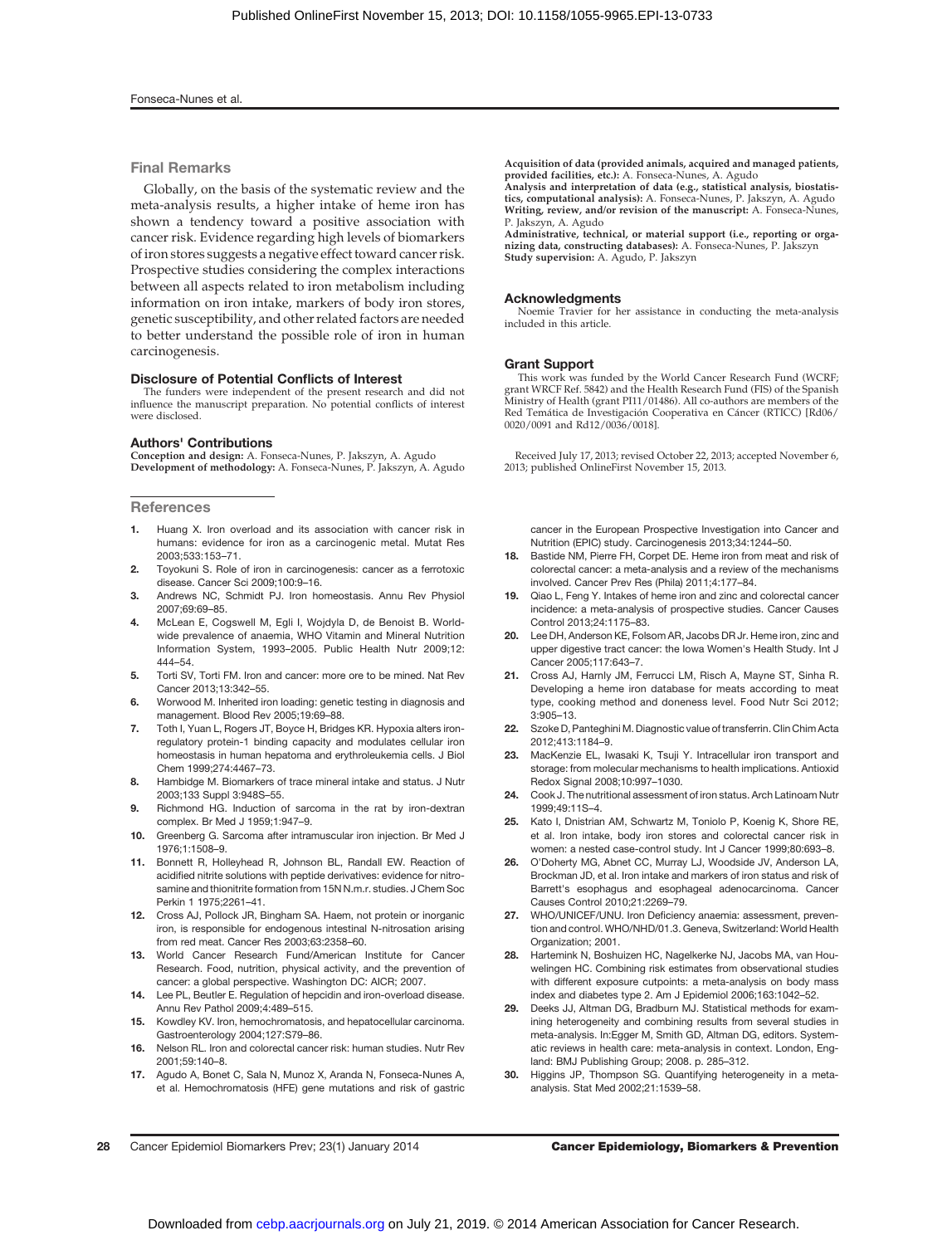- 31. Deneo-Pellegrini H, De Stefani E, Boffetta P, Ronco A, Mendilaharsu M. Dietary iron and cancer of the rectum: a case-control study in Uruguay. Eur J Cancer Prev 1999;8:501–8.
- 32. Kallianpur AR, Lee SA, Xu WH, Zheng W, Gao YT, Cai H, et al. Dietary iron intake and risk of endometrial cancer: a populationbased case-control study in Shanghai, China. Nutr Cancer 2010; 62:40–50.
- 33. Senesse P, Meance S, Cottet V, Faivre J, Boutron-Ruault MC. High dietary iron and copper and risk of colorectal cancer: a case-control study in Burgundy, France. Nutr Cancer 2004;49:66–71.
- 34. Ferlay J, Shin HR, Bray F, Forman D, Mathers C, Parkin DM. Estimates of worldwide burden of cancer in 2008: GLOBOCAN 2008. Int J Cancer 2010;127:2893–917.
- 35. Cross AJ, Ferrucci LM, Risch A, Graubard BI, Ward MH, Park Y, et al. A large prospective study of meat consumption and colorectal cancer risk: an investigation of potential mechanisms underlying this association. Cancer Res 2010;70:2406–14.
- 36. Zhang X, Giovannucci EL, Smith-Warner SA, Wu K, Fuchs CS, Pollak M, et al. A prospective study of intakes of zinc and heme iron and colorectal cancer risk in men and women. Cancer Causes Control 2011;22:1627–37.
- 37. Balder HF, Vogel J, Jansen MC, Weijenberg MP, Van den Brandt PA, Westenbrink S, et al. Heme and chlorophyll intake and risk of colorectal cancer in the Netherlands cohort study. Cancer Epidemiol Biomarkers Prev 2006;15:717–25.
- 38. Hara A, Sasazuki S, Inoue M, Iwasaki M, Shimazu T, Sawada N, et al. Zinc and heme iron intakes and risk of colorectal cancer: a population-based prospective cohort study in Japan. Am J Clin Nutr 2012;96:864–73.
- 39. Lee DH, Anderson KE, Harnack LJ, Folsom AR, Jacobs DR Jr. Heme iron, zinc, alcohol consumption, and colon cancer: Iowa Women's Health Study. J Natl Cancer Inst 2004;96:403–7.
- 40. Kabat GC, Miller AB, Jain M, Rohan TE. A cohort study of dietary iron and heme iron intake and risk of colorectal cancer in women. Br J Cancer 2007;97:118–22.
- 41. Larsson SC, Adami HO, Giovannucci E, Wolk A. Re: Heme iron, zinc, alcohol consumption, and risk of colon cancer. J Natl Cancer Inst 2005;97:232–3.
- 42. Ekblom K, Marklund SL, Palmqvist R, Van Guelpen B, Hallmans G, Weinehall L, et al. Iron biomarkers in plasma, HFE genotypes, and the risk for colorectal cancer in a prospective setting. Dis Colon Rectum 2012;55:337–44.
- 43. Cross AJ, Gunter MJ, Wood RJ, Pietinen P, Taylor PR, Virtamo J, et al. Iron and colorectal cancer risk in the alpha-tocopherol, beta-carotene cancer prevention study. Int J Cancer 2006;118:3147–52.
- 44. Wurzelmann Jl, Silver A, Schreinemachers DM, Sandler RS, Everson RB. Iron intake and the risk of colorectal cancer. Cancer Epidemiol Biomarkers Prev 1996;5:503–7.
- 45. Levi F, Pasche C, Lucchini F, la Vecchia C. Selected micronutrients and colorectal cancer. a case-control study from the canton of Vaud, Switzerland. Eur J Cancer 2000;36:2115–9.
- Sun Z, Zhu Y, Wang PP, Roebothan B, Zhao J, Zhao J, et al. Reported intake of selected micronutrients and risk of colorectal cancer: results from a large population-based case-control study in Newfoundland, Labrador and Ontario, Canada. Anticancer Res 2012;32:687–96.
- 47. Sesink AL, Termont DS, Kleibeuker JH, van der MR. Red meat and colon cancer: the cytotoxic and hyperproliferative effects of dietary heme. Cancer Res 1999;59:5704–9.
- 48. Bingham SA, Pignatelli B, Pollock JR, Ellul A, Malaveille C, Gross G, et al. Does increased endogenous formation of N-nitroso compounds in the human colon explain the association between red meat and colon cancer? Carcinogenesis 1996;17:515–23.
- 49. Bingham SA, Hughes R, Cross AJ. Effect of white versus red meat on endogenous N-nitrosation in the human colon and further evidence of a dose response. J Nutr 2002;132:3522S–5.
- 50. Kabat GC, Cross AJ, Park Y, Schatzkin A, Hollenbeck AR, Rohan TE, et al. Intakes of dietary iron and heme-iron and risk of postmenopausal breast cancer in the National Institutes of Health-AARP Diet and Health Study. Am J Clin Nutr 2010;92:1478–83.
- 51. Kabat GC, Miller AB, Jain M, Rohan TE. Dietary iron and heme iron intake and risk of breast cancer: a prospective cohort study. Cancer Epidemiol Biomarkers Prev 2007;16:1306–8.
- 52. Ferrucci LM, Cross AJ, Graubard BI, Brinton LA, McCarty CA, Ziegler RG, et al. Intake of meat, meat mutagens, and iron and the risk of breast cancer in the Prostate, Lung, Colorectal, and Ovarian Cancer Screening Trial. Br J Cancer 2009;101:178–84.
- 53. Kallianpur AR, Lee SA, Gao YT, Lu W, Zheng Y, Ruan ZX, et al. Dietary animal-derived iron and fat intake and breast cancer risk in the Shanghai Breast Cancer Study. Breast Cancer Res Treat 2008; 107:123–32.
- 54. Adzersen KH, Jess P, Freivogel KW, Gerhard I, Bastert G. Raw and cooked vegetables, fruits, selected micronutrients, and breast cancer risk: a case-control study in Germany. Nutr Cancer 2003; 46:131–7.
- 55. Levi F, Pasche C, Lucchini F, La VC. Dietary intake of selected micronutrients and breast-cancer risk. Int J Cancer 2001;91:260–3.
- 56. Cade J, Thomas E, Vail A. Case-control study of breast cancer in south east England: nutritional factors. J Epidemiol Community Health 1998;52:105–10.
- 57. Kallianpur AR, Hall LD, Yadav M, Christman BW, Dittus RS, Haines JL, et al. Increased prevalence of the HFE C282Y hemochromatosis allele in women with breast cancer. Cancer Epidemiol Biomarkers Prev 2004;13:205–12.
- 58. Cross AJ, Freedman ND, Ren J, Ward MH, Hollenbeck AR, Schatzkin A, et al. Meat consumption and risk of esophageal and gastric cancer in a large prospective study. Am J Gastroenterol 2011;106:432–42.
- 59. Jakszyn P, Agudo A, Lujan-Barroso L, Bueno-de-Mesquita HB, Jenab M, Navarro C, et al. Dietary intake of heme iron and risk of gastric cancer in the European prospective investigation into cancer and nutrition study. Int J Cancer 2012;130:2654–63.
- 60. Cook MB, Kamangar F, Weinstein SJ, Albanes D, Virtamo J, Taylor PR, et al. Iron in relation to gastric cancer in the Alpha-tocopherol, Beta-carotene Cancer Prevention Study. Cancer Epidemiol Biomarkers Prev 2012;21:2033–42.
- 61. Pelucchi C, Tramacere I, Bertuccio P, Tavani A, Negri E, La VC. Dietary intake of selected micronutrients and gastric cancer risk: an Italian case-control study. Ann Oncol 2009;20:160–5.
- 62. Cornee J, Pobel D, Riboli E, Guyader M, Hemon B. A case-control study of gastric cancer and nutritional factors in Marseille, France. Eur J Epidemiol 1995;11:55–65.
- 63. Ward MH, Cross AJ, Abnet CC, Sinha R, Markin RS, Weisenburger DD. Heme iron from meat and risk of adenocarcinoma of the esophagus and stomach. Eur J Cancer Prev 2012;21:134–8.
- 64. Nomura A, Chyou PH, Stemmermann GN. Association of serum ferritin levels with the risk of stomach cancer. Cancer Epidemiol Biomarkers Prev 1992;1:547–50.
- 65. Gonzalez CA, Jakszyn P, Pera G, Agudo A, Bingham S, Palli D, et al. Meat intake and risk of stomach and esophageal adenocarcinoma within the European Prospective Investigation Into Cancer and Nutrition (EPIC). J Natl Cancer Inst 2006;98:345–54.
- Jakszyn P, Bingham S, Pera G, Agudo A, Luben R, Welch A, et al. Endogenous versus exogenous exposure to N-nitroso compounds and gastric cancer risk in the European Prospective Investigation into Cancer and Nutrition (EPIC-EURGAST) study. Carcinogenesis 2006;27:1497–501.
- 67. Pra D, Rech Franke SI, Pegas Henriques JA, Fenech M. A possible link between iron deficiency and gastrointestinal carcinogenesis. Nutr Cancer 2009;61:415–26.
- 68. Steffen A, Bergmann MM, Sanchez MJ, Chirlaque MD, Jakszyn P, Amiano P, et al. Meat and heme iron intake and risk of squamous cell carcinoma of the upper aero-digestive tract in the European Prospective Investigation into Cancer and Nutrition (EPIC). Cancer Epidemiol Biomarkers Prev 2012;21:2138–48.
- Tasevska N, Sinha R, Kipnis V, Subar AF, Leitzmann MF, Hollenbeck AR, et al. A prospective study of meat, cooking methods, meat mutagens, heme iron, and lung cancer risks. Am J Clin Nutr 2009;89:1884–94.
- 70. Tasevska N, Cross AJ, Dodd KW, Ziegler RG, Caporaso NE, Sinha R. No effect of meat, meat cooking preferences, meat mutagens or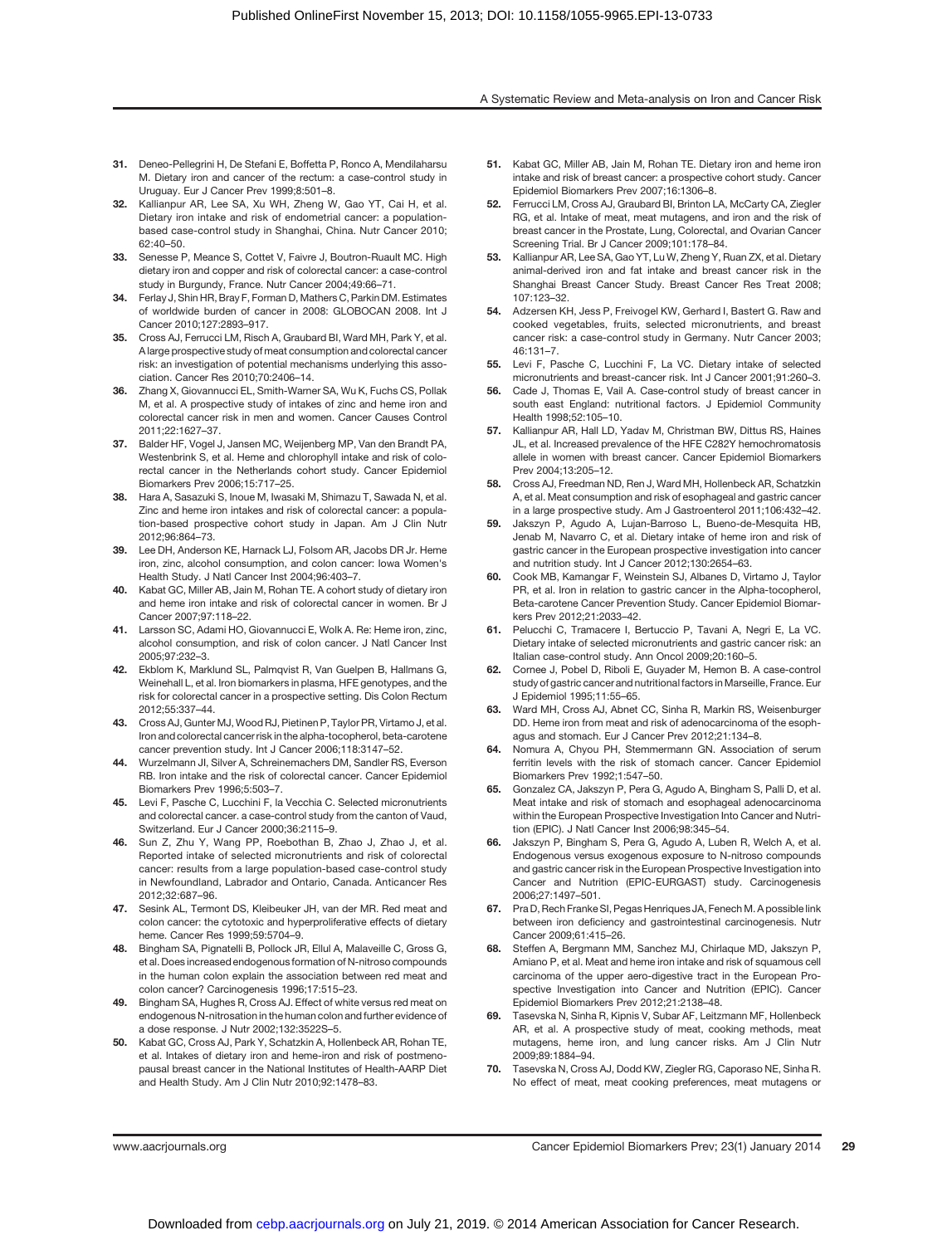#### Fonseca-Nunes et al.

heme iron on lung cancer risk in the prostate, lung, colorectal and ovarian cancer screening trial. Int J Cancer 2011;128:402–11.

- 71. Lee DH, Jacobs DR Jr. Interaction among heme iron, zinc, and supplemental vitamin C intake on the risk of lung cancer: lowa Women's Health Study. Nutr Cancer 2005;52:130–7.
- 72. Zhou W, Park S, Liu G, Miller DP, Wang LI, Pothier L, et al. Dietary iron, zinc, and calcium and the risk of lung cancer. Epidemiology 2005;16:772–9.
- 73. Gutteridge JM, Mumby S, Quinlan GJ, Chung KF, Evans TW. Prooxidant iron is present in human pulmonary epithelial lining fluid: implications for oxidative stress in the lung. Biochem Biophys Res Commun 1996;220:1024–7.
- 74. Cross AJ, Sinha R. Meat-related mutagens/carcinogens in the etiology of colorectal cancer. Environ Mol Mutagen 2004;44:44–55.
- 75. International Agency for Research on Cancer. Monographs on the evaluation on the carcinogenic risk of chemicals to humans. Polynuclear aromatic compounds. Lyon, France: IARC; 1985.
- 76. Ohgaki H, Takayama S, Sugimura T. Carcinogenicities of heterocyclic amines in cooked food. Mutat Res 1991;259:399–410.
- 77. Kazerouni N, Sinha R, Hsu CH, Greenberg A, Rothman N. Analysis of 200 food items for benzo[a]pyrene and estimation of its intake in an epidemiologic study. Food Chem Toxicol 2001;39:423–36.
- 78. Reinik M, Tamme T, Roasto M, Juhkam K, Tenno T, Kiis A. Polycyclic aromatic hydrocarbons (PAHs) in meat products and estimated PAH intake by children and the general population in Estonia. Food Addit Contam 2007;24:429–37.
- 79. Buettner GR, Jurkiewicz BA. Catalytic metals, ascorbate and free radicals: combinations to avoid. Radiat Res 1996;145:532–41.
- 80. Podmore ID, Griffiths HR, Herbert KE, Mistry N, Mistry P, Lunec J, Vitamin C exhibits pro-oxidant properties. Nature 1998;392:559.
- 81. Genkinger JM, Friberg E, Goldbohm RA, Wolk A. Long-term dietary heme iron and red meat intake in relation to endometrial cancer risk. Am J Clin Nutr 2012;96:848–54.
- 82. Kabat GC, Miller AB, Jain M, Rohan TE, Dietary iron and haem iron intake and risk of endometrial cancer: a prospective cohort study. Br J Cancer 2008;98:194–8.
- 83. Jakszyn P, Gonzalez CA, Lujan-Barroso L, Ros MM, Bueno-de-Mesquita HB, Roswall N, et al. Red meat, dietary nitrosamines, and heme iron and risk of bladder cancer in the European Prospective Investigation into Cancer and Nutrition (EPIC). Cancer Epidemiol Biomarkers Prev 2011;20:555–9.
- 84. Molina-Montes E, Wark PA, Sanchez MJ, Norat T, Jakszyn P, Lujan-Barroso L, et al. Dietary intake of iron, heme-iron and magnesium and pancreatic cancer risk in the European prospective investigation into cancer and nutrition cohort. Int J Cancer 2012;131:E1134–47.
- 85. Jakszyn PG, Allen NE, Lujan-Barroso L, Gonzalez CA, Key TJ, Fonseca-Nunes A, et al. Nitrosamines and heme iron and risk of prostate cancer in the European prospective investigation into cancer and nutrition. Cancer Epidemiol Biomarkers Prev 2012;21: 547–51.
- 86. Richie JP Jr, Kleinman W, Marina P, Abraham P, Wynder EL, Muscat JE. Blood iron, glutathione, and micronutrient levels and the risk of oral cancer. Nutr Cancer 2008;60:474–82.
- 87. Palmer S. Diet, nutrition, and cancer. Prog Food Nutr Sci 1985;9: 283–341.
- 88. Graf E, Eaton JW. Dietary suppression of colonic cancer. Fiber or phytate? Cancer 1985;56:717–8.
- 89. Hann HW, Stahlhut MW, Blumberg BS. Iron nutrition and tumor growth: decreased tumor growth in iron-deficient mice. Cancer Res 1988;48:4168–70.
- 90. Nelson RL. Dietary iron and colorectal cancer risk. Free Radic Biol Med 1992;12:161–8.
- 91. Babbs CF. Free radicals and the etiology of colon cancer. Free Radic Biol Med 1990;8:191–200.
- Lund EK, Wharf SG, Fairweather-Tait SJ, Johnson IT. Oral ferrous sulfate supplements increase the free radical-generating capacity of feces from healthy volunteers. Am J Clin Nutr 1999;69:250–5.
- 93. Porres JM, Stahl CH, Cheng WH, Fu Y, Roneker KR, Pond WG, et al. Dietary intrinsic phytate protects colon from lipid peroxidation in pigs

with a moderately high dietary iron intake. Proc Soc Exp Biol Med 1999;221:80–6.

- 94. Lund EK, Wharf SG, Fairweather-Tait SJ, Johnson IT. Increases in the concentrations of available iron in response to dietary iron supplementation are associated with changes in crypt cell proliferation in rat large intestine. J Nutr 1998;128:175–9.
- 95. Hann HW, Stahlhut MW, Menduke H. Iron enhances tumor growth. Observation on spontaneous mammary tumors in mice. Cancer 1991;68:2407–10.
- 96. Beckman LE, Van Landeghem GF, Sikstrom C, Wahlin A, Markevarn B, Hallmans G, et al. Interaction between haemochromatosis and transferrin receptor genes in different neoplastic disorders. Carcinogenesis 1999;20:1231–3.
- 97. Nicolas G, Bennoun M, Devaux I, Beaumont C, Grandchamp B, Kahn A, et al. Lack of hepcidin gene expression and severe tissue iron overload in upstream stimulatory factor 2 (USF2) knockout mice. Proc Natl Acad Sci U S A 2001;98:8780–5.
- 98. Fracanzani AL, Conte D, Fraquelli M, Taiolo E, Mattioli M, Losco A, et al. Increased cancer risk in a cohort of 230 patients with hereditary hemachromatosis in comparison to matched control patientes with non-iron-related chronic liver disease. Hepatology 2001;33:647–51.
- 99. Hsing AW, McLaughlin JK, Olsen JH, Mellemkjar L, Wacholder S, Fraumeni JF Jr. Cancer risk following primary hemochromatosis: a population-based cohort study in Denmark. Int J Cancer 1995;60: 160–2.
- 100. Elmberg M, Hultcrantz R, Ekbom A, Brandt L, Olsson S, Olsson R, et al. Cancer risk in patients with hereditary hemochromatosis and in their first-degree relatives. Gastroenterology 2003;125: 1733–41.
- 101. Geier D, Hebert B, Potti A. Risk of primary non-hepatocellular malignancies in hereditary hemochromatosis. Anticancer Res 2002;22: 3797–9.
- 102. Grant WB. An ecological study of cancer mortality rates including indices for dietary iron and zinc. Anticancer Res 2008;28: 1955–63.
- 103. Crombie IK. The limitations of case-control studies in the detection of environmental carcinogens. J Epidemiol Community Health 1981;35: 281–7.
- 104. Schaefer EJ, Augustin JL, Schaefer MM, Rasmussen H, Ordovas JM, Dallal GE, et al. Lack of efficacy of a food-frequency questionnaire in assessing dietary macronutrient intakes in subjects consuming diets of known composition. Am J Clin Nutr 2000;71: 746–51.
- 105. Monsen ER, Balintfy JL. Calculating dietary iron bioavailability: refinement and computerization. J Am Diet Assoc 1982;80:307–11.
- 106. Cook JD, Skikne BS, Lynch SR, Reusser ME. Estimates of iron sufficiency in the US population. Blood 1986;68:726–31.
- 107. Stevens RG, Graubard BI, Micozzi MS, Neriishi K, Blumberg BS. Moderate elevation of body iron level and increased risk of cancer occurrence and death. Int J Cancer 1994;56:364–9.
- 108. Stevens RG, Jones DY, Micozzi MS, Taylor PR. Body iron stores and the risk of cancer. N Engl J Med 1988;319:1047–52.
- 109. Knekt P, Reunanen A, Takkunen H, Aromaa A. Heliövaara M. Hakulinen T. Body iron stores and risk of cancer. Int J Cancer 1994;56:379–82.
- 110. Beutler E, Felitti V, Ho NJ, Gelbart T. Relationship of body iron stores to levels of serum ferritin, serum iron, unsaturated iron binding capacity and transferrin saturation in patients with iron storage disease. Acta Haematol 2002;107:145–9.
- 111. Mei Z, Cogswell ME, Parvanta I, Lynch S, Beard JL, Stoltzfus RJ, et al. Hemoglobin and ferritin are currently the most efficient indicators of population response to iron interventions: an analysis of nine randomized controlled trials. J Nutr 2005;135:1974–80.
- 112. Hulten L, Gramatkovski E, Gleerup A, Hallberg L. Iron absorption from the whole diet. Relation to meal composition, iron requirements and iron stores. Eur J Clin Nutr 1995;49:794–808.
- 113. Hallberg L, Hulten L, Gramatkovski E. Iron absorption from the whole diet in men: how effective is the regulation of iron absorption? Am J Clin Nutr 1997;66:347–56.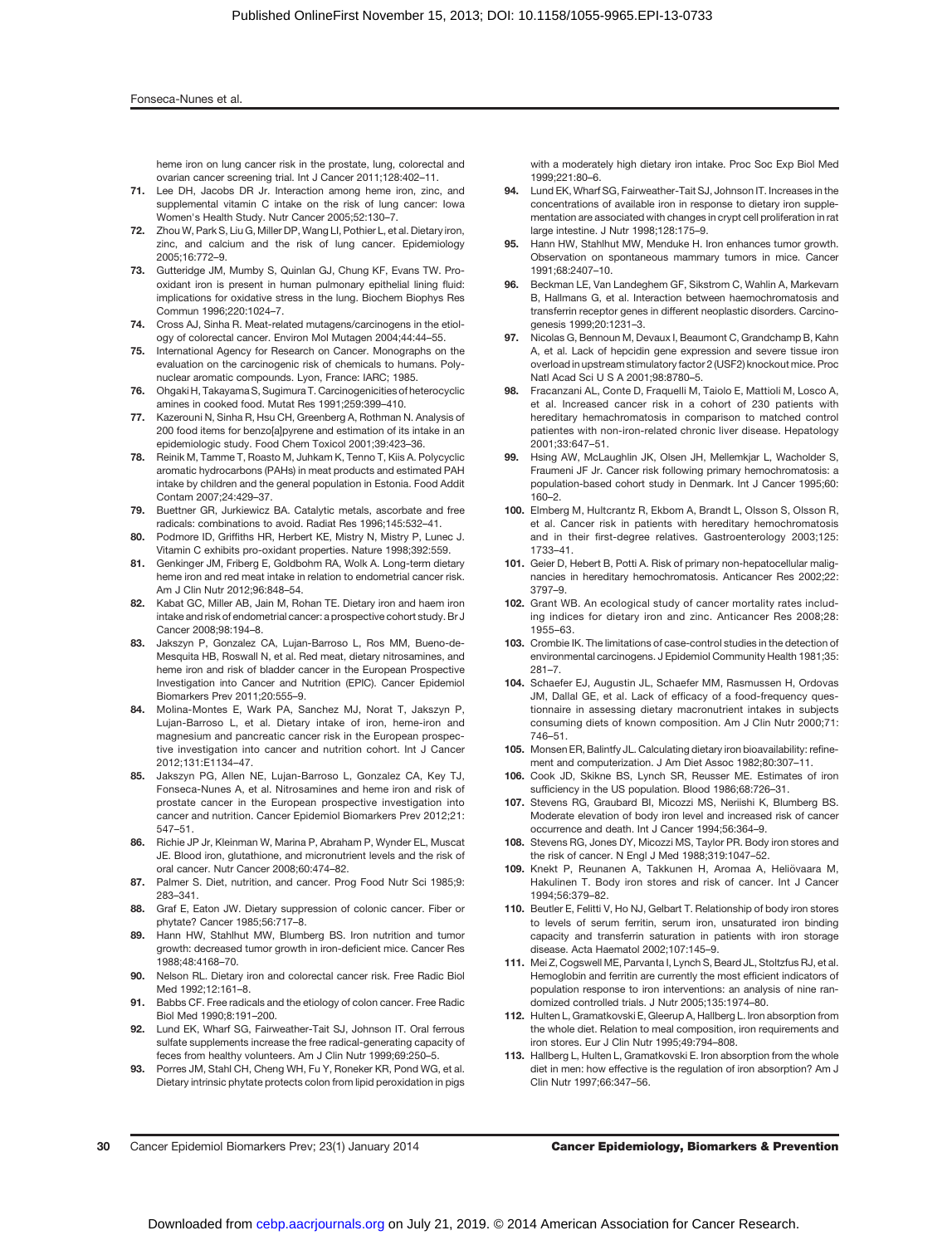- 114. Gleerup A, Rossander-Hulthen L, Gramatkovski E, Hallberg L. Iron absorption from the whole diet: comparison of the effect of two different distributions of daily calcium intake. Am J Clin Nutr 1995; 61:97–104.
- 115. Nemeth E, Tuttle MS, Powelson J, Vaughn MB, Donovan A, Ward DM, et al. Hepcidin regulates cellular iron efflux by binding to ferroportin and inducing its internalization. Science 2004;306: 2090–3.
- 116. Fleming RE, Sly WS. Hepcidin: a putative iron-regulatory hormone relevant to hereditary hemochromatosis and the anemia of chronic disease. Proc Natl Acad Sci U S A 2001;98:8160–2.
- 117. Ganz T. Hepcidin and iron regulation, 10 years later. Blood 2011; 117:4425–33.
- 118. Mannello F, Tonti GA, Simone P, Ligi D, Medda V. Iron-binding proteins and C-reactive protein in Nipple Aspirate Fluids: role

of Iron-driven inflammation in breast cancer microenvironment? Am J Transl Res 2010;3:100–13.

- 119. Wannamethee SG, Shaper AG. Weight change and duration of overweight and obesity in the incidence of type 2 diabetes. Diabetes Care 1999;22:1266–72.
- 120. Hallberg L, Brune M, Rossander L. Effect of ascorbic acid on iron absorption from different types of meals. Studies with ascorbic-acidrich foods and synthetic ascorbic acid given in different amounts with different meals. Hum Nutr Appl Nutr 1986;40:97–113.
- 121. Villegas R, Shu XO, Yang G, Matthews CE, Li H, Cai H, et al. Energy balance and type 2 diabetes: a report from the Shanghai Women's Health Study. Nutr Metab Cardiovasc Dis 2009;19:190–7.
- 122. Colditz GA, Manson JE, Stampfer MJ, Rosner B, Willett WC, Speizer FE. Diet and risk of clinical diabetes in women. Am J Clin Nutr 1992;55:1018–23.